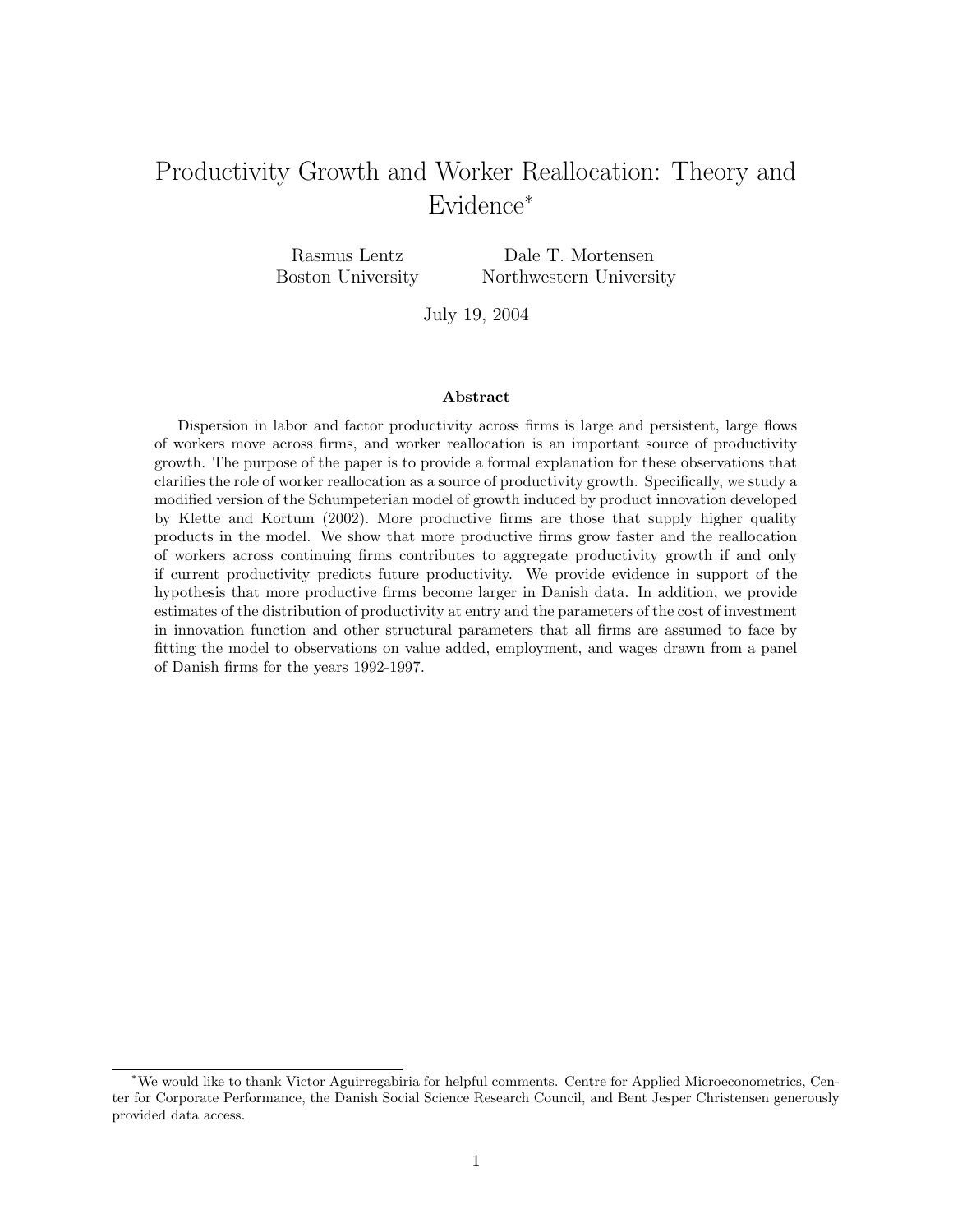## 1 Introduction

In their review article on firm productivity, Bartelsman and Doms (2000) draw three lessons from empirical studies based on longitudinal plant and firm data: First, the extent of dispersion in relative productivity across production units, firms or establishments, is large. Second, productivity rank of any unit in the distribution is highly persistent. Third, a large fraction of aggregate productivity growth is the consequence of worker reallocation. In their recent study of wage and productivity dispersion trends in U.S. Manufacturing, Dunne, Foster, Haltiwanger, and Troske (2002) find that wage differences in wages across plants is an important and growing component of total wage dispersion, most of the between plant increase in wage differences is within industries, and wage and productivity dispersion between plants has grown substantially in the recent past. Although the explanations for productive heterogeneity across firms are not fully understood, economic principles suggest that wage and productivity dispersion should induce worker reallocation from less to more productive firms as well as from exiting to entering firms. Indeed, workers should move voluntarily to capture wage gains while more productive employer have an incentive to expand production.

There is ample evidence that workers do flows from one firm to another frequently. As Davis, Haltiwanger, and Schuh (1996) and others document, job and worker flows are large, persistent, and essentially idiosyncratic in the U.S. Recently, Fallick and Fleischman (2001) and Stewart (2002) find that job to job flows without a spell of unemployment in the U.S. represent at least half of the separations and is growing. In their analysis of Danish matched employer-employee IDA data, Frederiksen and Westergaard-Nielsen (2002) report that the average establishment separation rate over the 1980-95 period was 26%. About two thirds of the outflow represents the movement of workers from one firm to another. Using firm level data based on the same source, Christensen, Lentz, Mortensen, Neumann, and Werwatz (2005) document considerable cross firm dispersion in the average wage paid. Furthermore, they show that separation rates decline steeply with a firm's relative wage suggesting that workers do move from lower to higher paying jobs.

Baily, Hulton, and Campbell (1992) find a strong positive correlation between productivity and wages paid across plants in U.S. manufacturing and Bartelsman and Doms (2000) report that the finding is present in similar studies. Mortensen (2003) argues that dispersion in wages paid for observably equivalent workers is hard to explain unless they reflect differences in firm productivity. To the extent that wage dispersion reflects differences in firm specific labor productivity, direct voluntary flows of workers from lower to higher paying firms as well as indirect flows through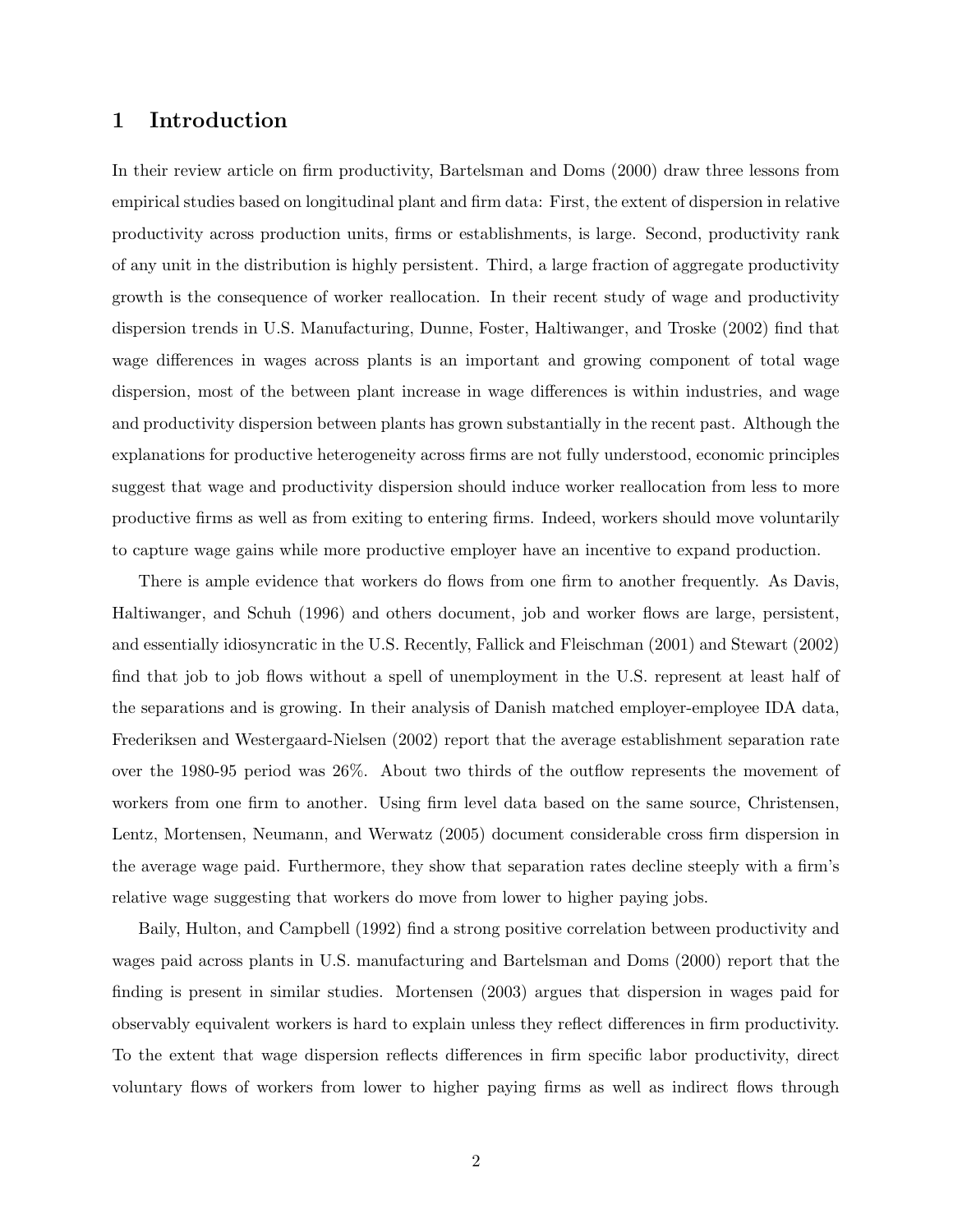unemployment from less to employment with more productive firms improve the overall allocation labor in the economy. As noted earlier, the studies cited by Bartelsman and Doms (2000) document that labor reallocation of this form is a major contributor to aggregate productivity growth.

The purpose of this paper is to clarify the role of worker reallocation in the growth process. The model developed by Klette and Kortum (2002), which itself builds on the endogenous growth model of Grossman and Helpman (1991), is adapted for this purpose. Their version of the model is designed to be consistent with stylized facts about product innovation and its relationship to the dynamics of firm size evolution and the distribution of firm size. In the model, firms are monopoly suppliers of differentiated products viewed as inputs in the production of a final consumption good. Better quality products are introduced from time to time as the outcome of R&D investment by both existing firms and new entrants.

As a theoretical result, we show that more productive firms, those that have developed higher quality products in the past, tend to grow larger by developing more product lines in the future only if a firm's future product quality is positively correlated with it past innovation success. If product quality were iid across innovations, then investment in R&D would be independent of a firm's current productivity. Interestingly, the qualitative relationship between employment size and labor productivity is ambiguous in the first case and is negative in the second because innovations are labor saving in the sense that fewer workers are required to produce higher quality products.

If more productive firms do grow faster, then aggregate productivity growth reflects the fact that workers flow from less to more productive employers as well as from exiting to entering firms. The model developed in the paper provides a useful framework for interpreting empirical growth decomposition exercises such as those reviewed in Foster, Haltiwanger, and Krizan (2001). When output weights are used as required by our model, they find that about 34% of productivity growth in U.S. Manufacturing in the 1977-1987 time period can be attributed to entry while 24% is due to worker reallocation across continuing establishments. Our model implies that the latter figure is zero when firms don't differ with respect to the expected productivity of future innovations.

We find support for the hypothesis that more productive firms grow faster in Danish firm data in the sense that value added is positively associated with value added per worker across firms but employment size is not. By fitting the moments implied by the model to those derived from panel observations of value added, employment, and wages for Danish firms during the period 1992-1997, we also obtain meaningful estimates of the initial distribution of productivity across firms at entry as well as the parameters of the model. These include the overall rate of creative destruction as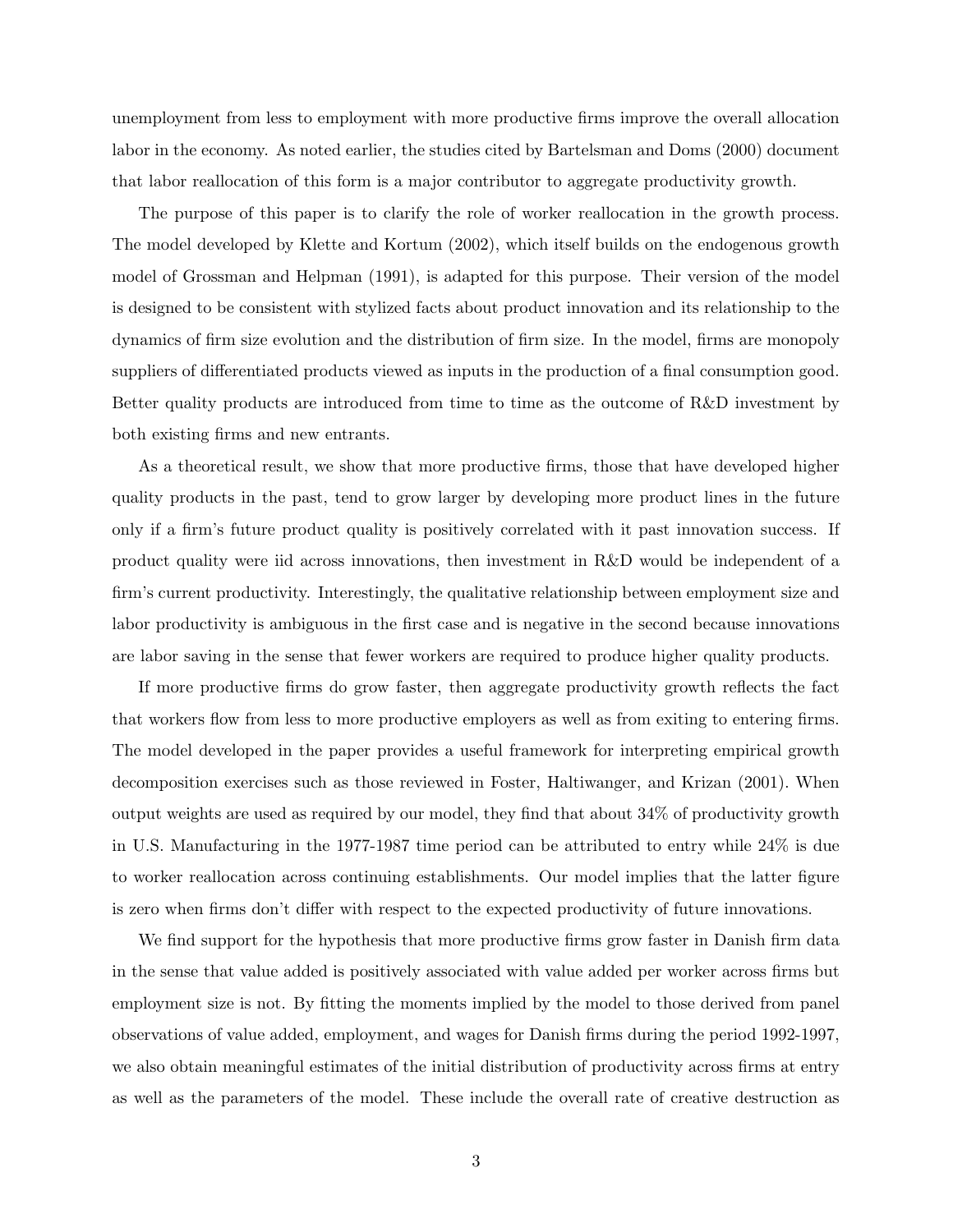well as the parameters of the cost of innovation function that all firms are assumed to face.

The remainder of the paper is composed of five sections. In section 2, an adaptation of the Klette-Kortum model of product creation and destruction is introduced. The implication of productive heterogeneity for differences in average firm size and the composition of aggregate productivity growth are developed in section 3. A full general equilibrium model with a competitive labor market is sketched in section 4. Existence of at least one equilibrium solution to the model for the aggregate rate of creative destruction and the wage rate is demonstrated for the case of heterogeneous firms. The empirical evidence and estimation results based on Danish firm data are presented in section 5. The paper concludes with a brief review of the paper's contributions.

## 2 A Model of Creative Destruction

As is well known, firm employment growth is roughly independent of labor force size; Gebrat's law holds at least as an approximation. Klette and Kortum (2002) construct a stochastic market equilibrium model of firm innovation and growth that consistent with this and other stylized facts regarding firm growth and the size distribution of firms. Although they allow for productive heterogeneity across firms, firm productivity and growth are unrelated because costs and benefits of growth are both proportional to firm productivity in the model. Although we do not make this assumption in our version of the model, the independent of current firm productivity and expected future firm growth is a special case of a more general formulation in which future and current productivity may or may not be correlated.

#### 2.1 Household Preferences

Following Grossman and Helpman (1991), households consume a continuum of different goods indexed by  $j \in [0,1]$ . Households are identical and live forever. Intertemporal utility of the representative household at time t is

$$
U_t = \int_t^{\infty} \ln C_s e^{-\rho(s-t)} ds
$$
 (1)

where  $\rho$  represents the discount rate and

$$
\ln C_t = \int_0^1 \ln[x_t(j)z_t(j)]dj. \tag{2}
$$

is instantaneous unity of consumption where  $x_t(j)$  is the service flow of good j at time t,  $z_t(j)$ represents the quality of good  $j$  at date  $t$ . For each good type, the quality level develops through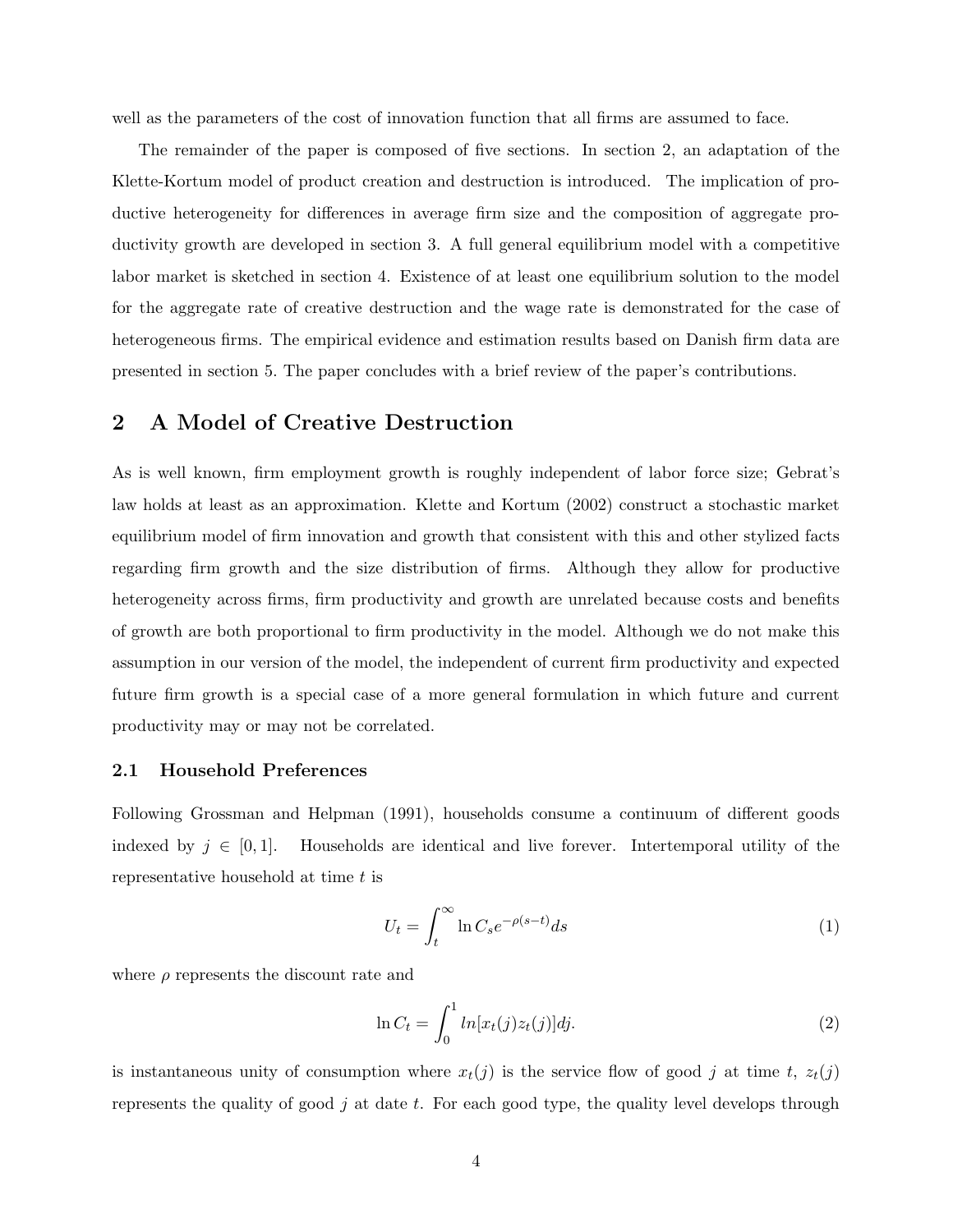a series of product innovations such that

$$
z_t(j) = \Pi_{i=1}^{J_t(j)} q_i(j)
$$
\n(3)

where  $J_t(j)$  is the number of innovations up to date t and  $q_i(j) > 1$  denotes the quantitative improvement in the quality of innovation  $i$  over the previous version of good  $j$ .

Households can borrow and lend at nominal interest rate  $r$ . The household's intertemporal budget constraint is implicit in the following law of motion for interest bearing assets:

$$
\frac{da}{dt} = ra + \int_0^1 \pi_t(j)dj + w_t \ell - \int_0^1 p_t(j)x_t(j)dj.
$$

In this equation, a represents the net asset position of the household,  $\pi_t(j)$  is the profit earned by supplying the  $j<sup>th</sup>$  good,  $p<sub>t</sub>(j)$  is its price, and  $w<sub>t</sub>$  is the wage earned by employed participants at time  $t$ , and  $\ell$  is the fixed labor endowment.

A household's demands for goods are time paths that maximize intertemporal utility subject to the intertemporal budget constraint and the constraint on the available supply of labor. As households are identical, the only interest rate consistent with equilibrium in the asset market and the necessary transversality condition for intertemporal optimality is the discount rate. Of course, total expenditure by each household is constant when  $r = \rho$ . Given the form of the utility function, the household spreads it expenditure evenly over the continuum of market good types. Following Grossman-Helpman, total aggregate expenditure is set equal to unity by an appropriate choice of the numeraire. This normalization implies that the marginal utility of income is also unity. Hence, the expenditure flow on each commodity is unity.

#### 2.2 The Value of a Firm

Each individual firm is the monopoly supplier of the products created in the past that have survived to the present. The price it can charge for each is limited by the ability of suppliers of previous version to provide a substitute. In Nash-Bertrand equilibrium, any innovator takes over the market for its good type by setting the price just below that at which consumers are indifferent between the higher quality product supplied by the innovator and an alternative supplied by the previous supplier of the product type. The price charged is the product of the relative quality improvement and the previous producer's marginal cost of production. Given the symmetry of demands for the different good types and the assumption that future quality improvements are independent of the type of good, one can drop the good subscript without confusion.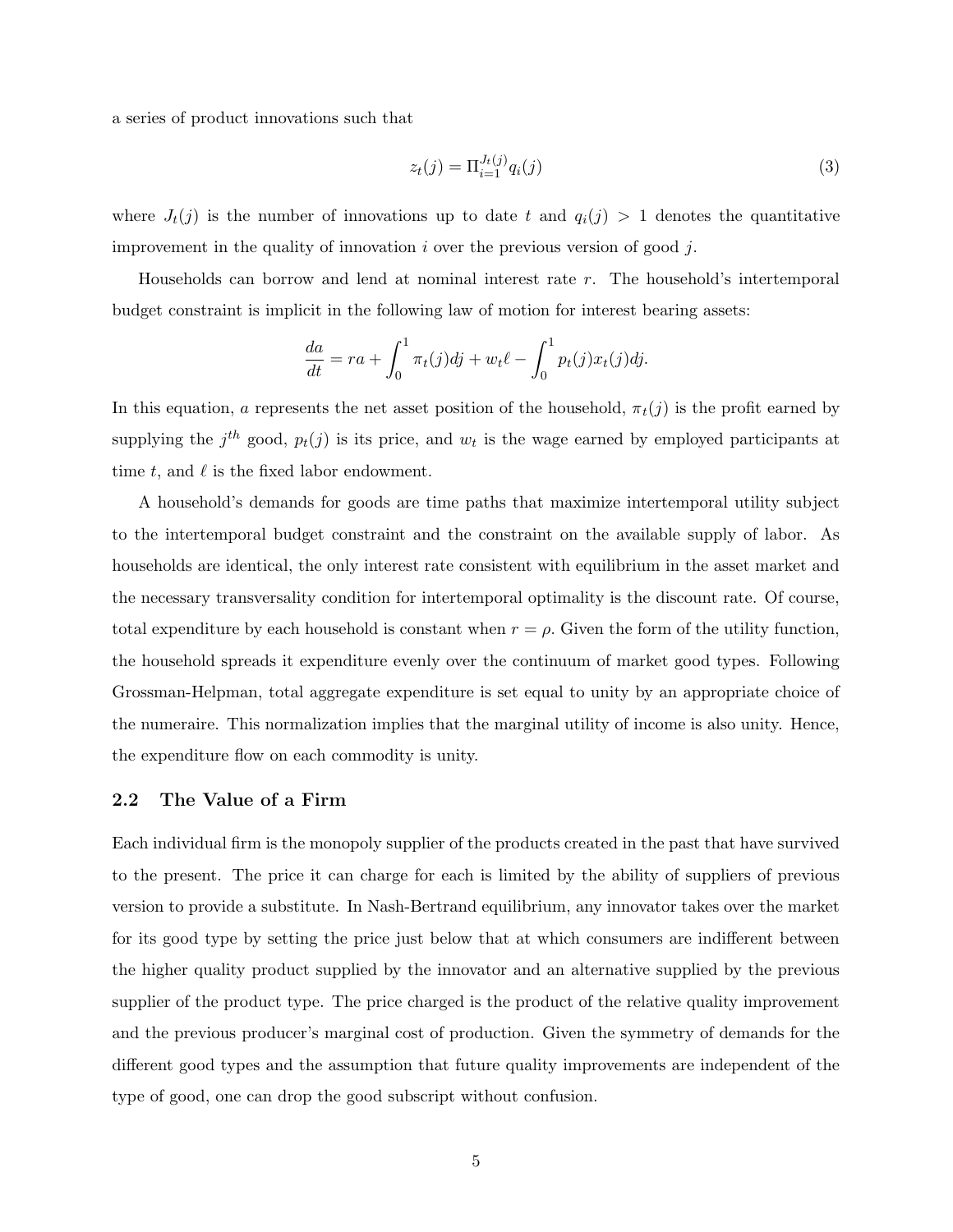Labor service is the only factor of production and output per worker is normalized at unity for every product type. Hence,  $p = qw$  is the price of the good in terms of the numeraire as well as the value of labor productivity where w represent the marginal cost of production of the previous supplier and  $q > 1$  is the step up in quality of the innovation. As total expenditure is normalized at unity and there is a unit measure of product types, it follows that total revenue per product type is also unity, i.e.,  $px = 1$ . Hence, product output and employment are both equal to

$$
x = \frac{1}{p} = \frac{1}{wq}.\tag{4}
$$

and the gross profit associated with supplying the good is

$$
1 > \pi = px - wx = 1 - \frac{1}{q} > 0.
$$
\n<sup>(5)</sup>

Following Klette and Kortum (2002), the discrete number of products supplied by a firm, denoted as  $k$ , is defined on the integers. Its value evolves over time as a birth-death process reflecting product creation and destruction. In their interpretation, k reflects the firm's past successes in the product innovation process as well as current firm size. New products are generated by R&D investment. The firm's R&D investment flow generates new product arrivals at frequency  $\gamma k$ . The total R&D investment is  $wc(\gamma)k$  where  $c(\gamma)k$  represents the labor input required in research and development process. The function  $c(\gamma)$  is assumed to be strictly increasing and convex. According to the authors, the implied assumption that the total cost of R&D investment is linearly homogenous is the new product arrival rate and the number of existing product, "captures the idea that a firm's knowledge capital facilitates innovation." In any case, this cost structure is needed to obtain firm growth rates that are independent of size as typically observed in the data.

The market for any current product supplied by the firm is destroyed by the creation of a new version by some other firm, which occurs at the rate  $\delta$ . Below we refer to  $\gamma$  as the firm's creation rate and to  $\delta$  as the common destruction rate faced by all firms.<sup>1</sup> As product gross profit and product quality are one-to-one, the profits earned on each products reflect a firm's current labor productivity. The firm chooses the creation rate  $\gamma$  to maximize the expected present value of its future net profit flow conditional on information that is relevant for predicting the product profits of future innovations.

Let the parameter  $\theta$  summarize past profit realizations. We assume that this indicator is a sufficient statistic for prediction the distribution of the next innovation's profit rate. For example,

 $1$ These are in fact the continuous time job creation and job destruction rates respectively as defined in Davis, Haltiwanger, and Schuh (1996).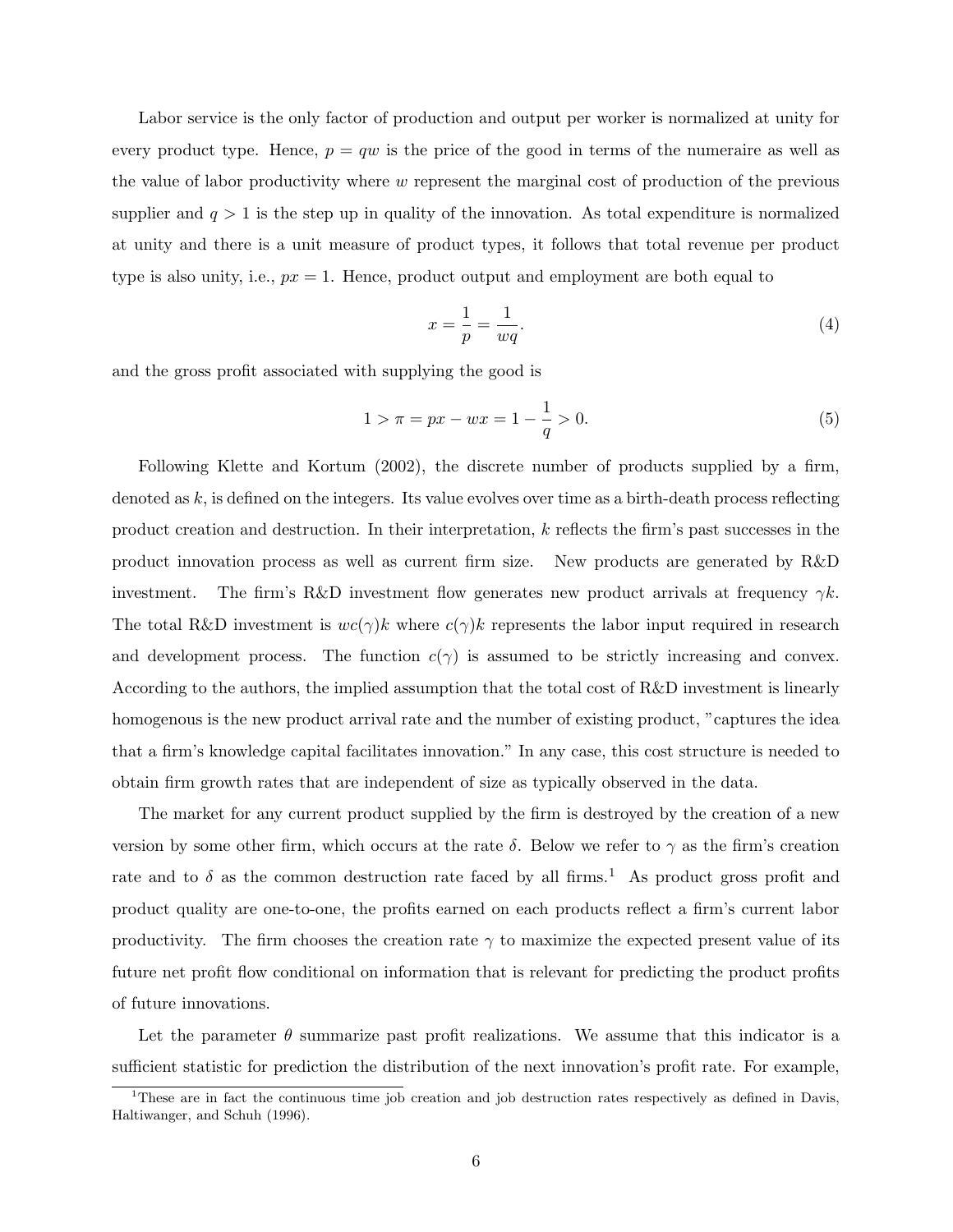the product quality sequence might be a first order Markov process, in which case  $\theta$  is the profit on the last product innovation. Alternatively, we might think of the problem as one in which a firm's product profitability is initially unknown but can be learned over time by observing the past realization. In Jovanovic's original normal-normal case the sufficient statistic is pair which include both the current estimate of the mean and its precision. In general,  $\theta$  will be updated in response to the realized profitability of any new product.

Let  $\Pi^k = (\pi_1, \pi_2, ..., \pi_k)$  denote the firm's vector of profits for the products currently supplied, Let  $\Pi^{k+1} = (\Pi^k, \pi')$  represent the profits of the  $k+1$  products where  $\pi_{k+1} = \pi'$ , and let  $\Pi_{\langle i \rangle}^k$  denote  $\Pi^k$  excluding element  $i \in \{1, ..., k\}$ . In terms of this notation, the current value of the firm is a function of its state characterized by  $\Pi^k$  and  $\theta$ . It solves the Bellman equation

$$
rV_k(\Pi^k, \theta) = \max_{\gamma \ge 0} \left\{ \sum_{i=1}^k \pi_i - wc(\gamma)k + \gamma k \left\{ E \left[ V_{k+1}((\Pi^k, \pi'), \theta') | \theta \right] - V_k(\Pi^k, \theta) \right] \right\} + \delta \left[ \sum_{i=1}^k V_{k-1}(\Pi^k_{\langle i \rangle}, \theta) - V_k(\Pi^k, \theta) \right] \right\}.
$$
 (6)

where  $E\{\cdot|\theta\}$  is the expectation operator conditional on information about the quality of the firm's future products and and  $\theta'$  is the updated value of  $\theta$  given the realized profit of the next innovation, denoted  $\pi'$ . Notice that no information about future profitability is gained or lost when a product line is destroyed although the firm's scale as reflected in the number of product supplied fall by one unit. The first term on the right side is current gross profit flow accruing to the firms product portfolio less current expenditure of R&D. The second term is the expected capital gain associated with the arrival of a new product line. Finally, because product destruction risk is equally likely across the firm's current portfolio, the last term represents the expected capital loss associated with the possibility that one among the existing product lines will be destroyed.

Consider the conjecture that the solution takes the following additively separable form

$$
V_k(\Pi^k, \theta) = \sum_{i=1}^k \frac{\pi_i}{r + \delta} + R_k(\theta). \tag{7}
$$

That is, we suppose that the value of the firm is the sum of the expected present value of the rents accruing to the firm's current products plus the value of R&D activities. The latter depends only on expectations about the profitability of future innovations and the current number of product lines. Since  $V_{k+1}((\Pi^k, \pi'), \theta') = \sum_{i=1}^k \frac{\pi_i}{r+\delta} + \frac{\pi'}{r+\delta} + R_{k+1}(\theta')$  under the conjecture, equation (6) can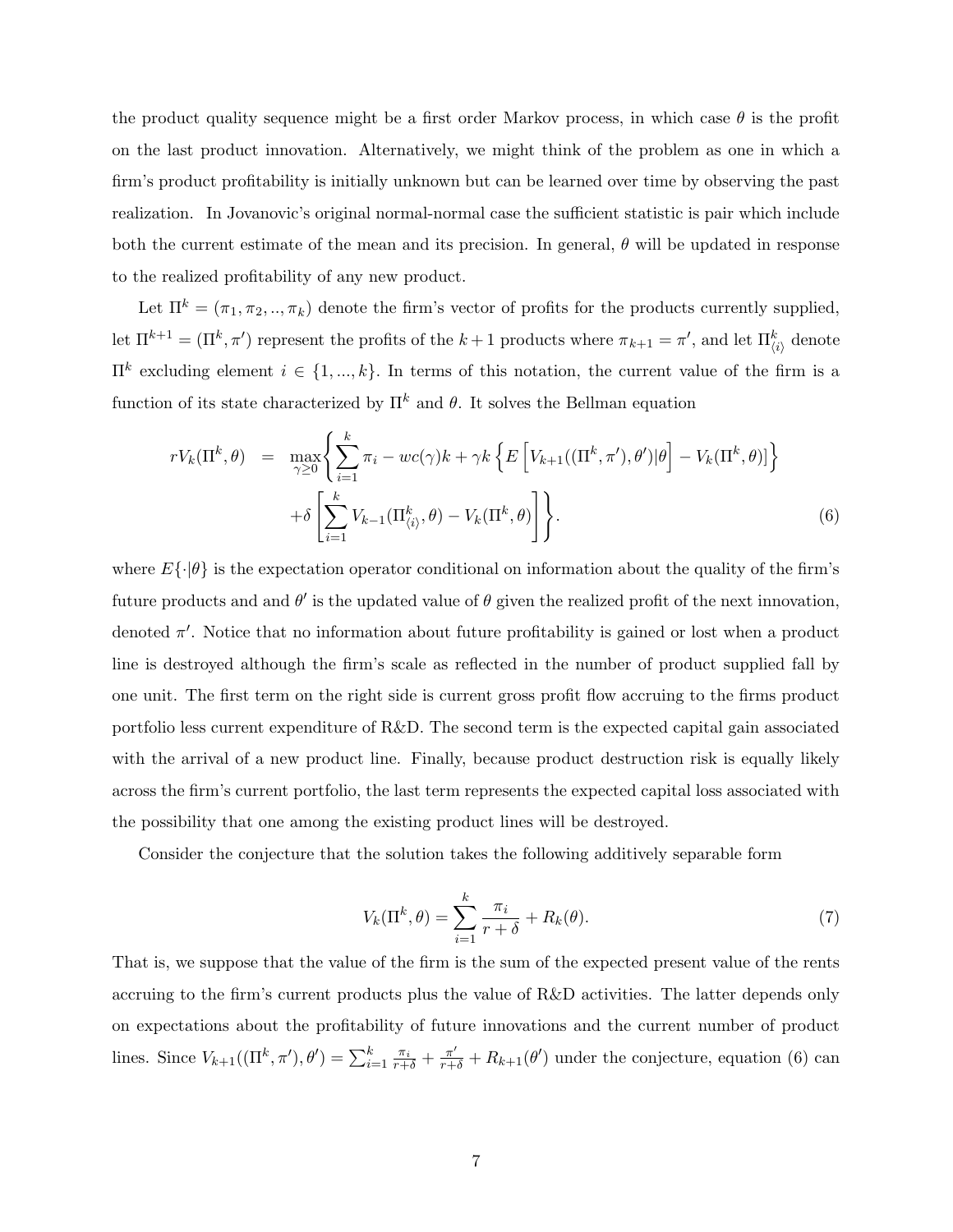be rewritten as

$$
rV_k(\Pi^k, \theta) = r \sum_{i=1}^k \frac{\pi_i}{r+\delta} + rR_k(\theta)
$$
  
= 
$$
\sum_{i=1}^k \pi_i + k \max_{\gamma} \left\{ \gamma E \left\{ \frac{\pi'}{r+\delta} + R_{k+1}(\theta') - R_k(\theta) | \theta \right\} - wc(\gamma) \right\}
$$
  

$$
- \delta \sum_{i=1}^k \frac{\pi_i}{r+\delta} + \delta k [R_{k-1}(\theta) - R_k(\theta)]
$$

Because the term on the left cancels with the two terms on the right that involve the profits of the products currently supplied, the conjecture holds for any sequence of functions  $R_k(\theta)$ ,  $k = 1, 2, ...$ that satisfies the difference equation

$$
rR_k(\theta) = k \max_{\gamma} \left\{ \gamma E \left\{ \frac{\pi'}{r+\delta} + R_{k+1}(\theta') - R_k(\theta) | \theta \right\} - wc(\gamma) \right\} + \delta k \left[ R_{k-1}(\theta) - R_k(\theta) \right].
$$
\n(8)

In words, the return on the value of the R&D department is the expected gain in future profit associated with the next innovation plus the expected capital gains and losses to the R&D operation associated with the possibility of product creation and destruction. In general, these terms are nonzero because a new innovation changes expectations about the profitability of future innovation and because a change in scale affects future returns to and costs of R&D.

Note that equation (8) can be rewritten as

$$
R_k(\theta) = k \max_{\gamma} \left\{ \frac{\gamma E \left\{ \frac{\pi'}{r+\delta} + R_{k+1}(\theta') | \theta \right\} - wc(\gamma) + \delta R_{k-1}(\theta)}{r + (\delta + \gamma)k} \right\}.
$$

Because the right hand side satisfies Blackwell's sufficient conditions for a contraction that maps the set of non-negative functions defined on the product of the non-negative reals and non-negative integers into itself, a unique solution exists. If the uncertain profit of the next innovation,  $\pi'$ , is stochastically increasing in expected profitability as summarized by  $\theta$ , the unique solution is an increasing function of  $\theta$  for every value of k by the same argument. Similarly, the fact that the right hand side is strictly increasing in k,  $R_{k+1}(\theta')$  and  $R_{k-1}(\theta)$  also implies that the contraction maps the functions increasing in k into itself. In sum, the solution has the properties  $\theta' > \theta \Rightarrow$  $R_k(\theta') \ge R_k(\theta)$  and  $R_{k+1}(\pi) > R_k(\pi)$ .

As an implication of (8), a firm's optimal product creation rate maximizes the expected net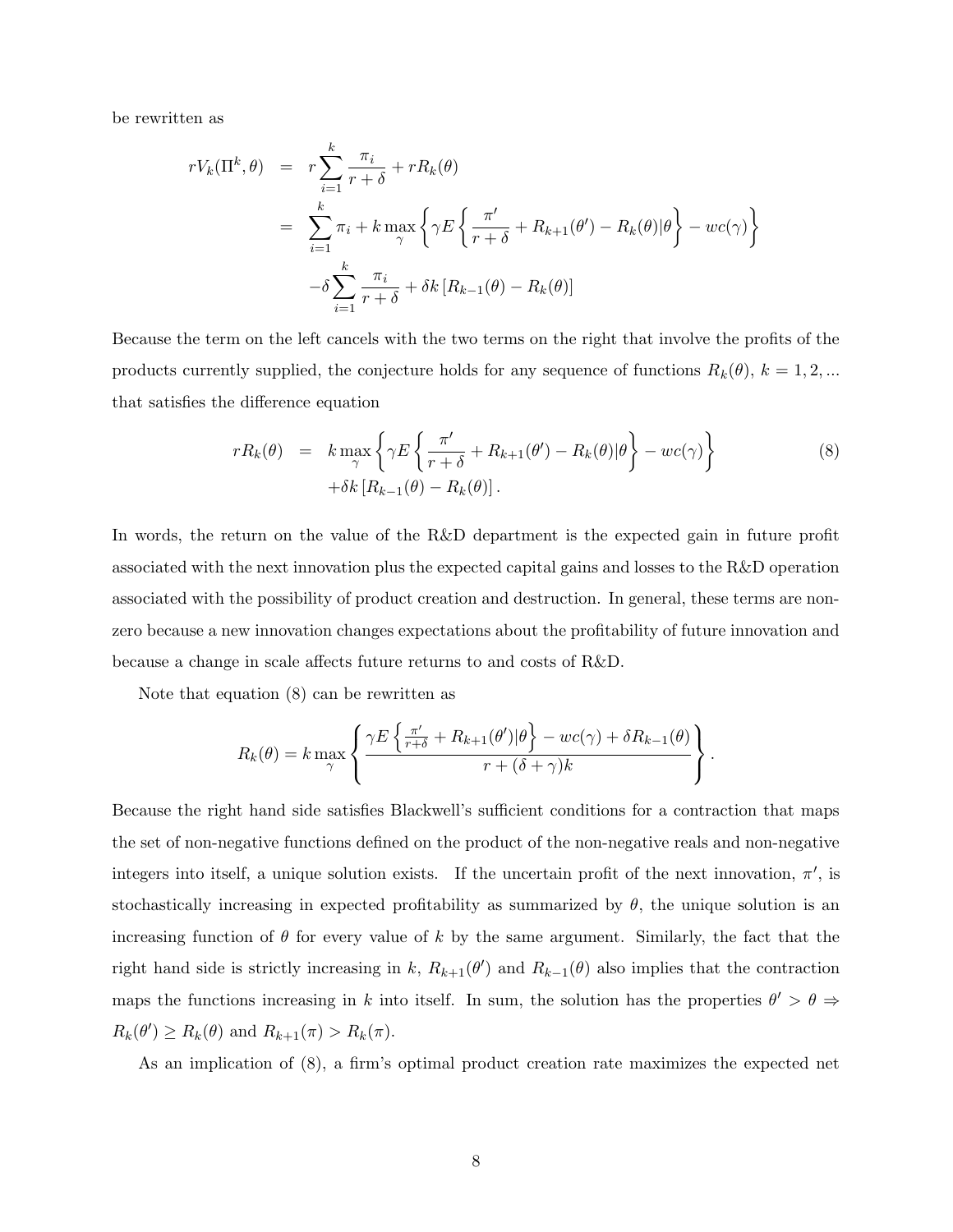return to R&D activity:

$$
\gamma(\theta) = \arg \max_{\gamma} \left\{ \gamma E \{ V_{k+1}((\Pi^k, \pi'), \theta') | \theta \} - V_k(\Pi^k, \theta) - wc(\gamma) \right\}
$$
\n
$$
= \arg \max_{\gamma} \left\{ \gamma E \left\{ \frac{\pi'}{r+\delta} + R_{k+1}(\theta') - R_k(\theta) | \theta \right\} - wc(\gamma) \right\}.
$$
\n(9)

By implication, the expected growth rate, the difference between the chosen creation rate  $\gamma$  and the market determined destruction rate  $\delta$ , is independent of the firm's current productivity and size if the profitability of the next innovation is independent of past realization of product quality. When past successes have no consequence for future prospects, there is no incentive for firms that are currently more profitable to grow faster and to become larger.

## 3 Deterministic Productive Heterogeneity

In this section, we explore the implications of the case of deterministic productivity dispersion. These are compared with the alternative hypothesis that all firms are exante identical in the sense that a firm's product qualities are iid across innovations.

#### 3.1 Product Creation

We restrict the analysis to the case of deterministic heterogeneity in product quality indexed by  $\pi = 1 - q^{-1}$ . Namely, assume that the profitability of the every innovation is  $\pi$  with probability one. Since

$$
rR_k(\pi) = k \max_{\gamma} \left\{ \gamma \left( \frac{\pi}{r+\delta} + R_{k+1}(\pi) - R_k(\pi) \right) - wc(\gamma) \right\}
$$

$$
+ \delta k \left[ R_{k-1}(\pi) - R_k(\pi) \right]
$$

from (8) in this case, it follows that the solution for  $R_k(\pi)$  is proportional to k. Namely,  $R_k(\pi)$  =  $k\Delta R(\pi)$  where by substitution

$$
\Delta R(\pi) = \max_{\gamma \ge 0} \left\{ \frac{\gamma \frac{\pi}{r + \delta} - wc(\gamma)}{r + \delta - \gamma} \right\} \tag{10}
$$

is the value of R&D per product line for a firm of type  $\pi$ .

From equation (9), an interior solution for the firm's creation rate choice, denoted  $\gamma(\pi)$ , satisfies the following first order condition:

$$
wc'(\gamma) = \frac{\pi}{r+\delta} + \Delta R(\pi) = \max_{\gamma \ge 0} \frac{\pi - wc(\gamma)}{r+\delta - \gamma}
$$
(11)

Obviously, the optimal creation rate is a strictly increasing function of the firm's profit rate. We conjecture that the latter conclusion also holds when expected profitability is positively correlated with past realization as in the case of learning but we don't have a formal proof.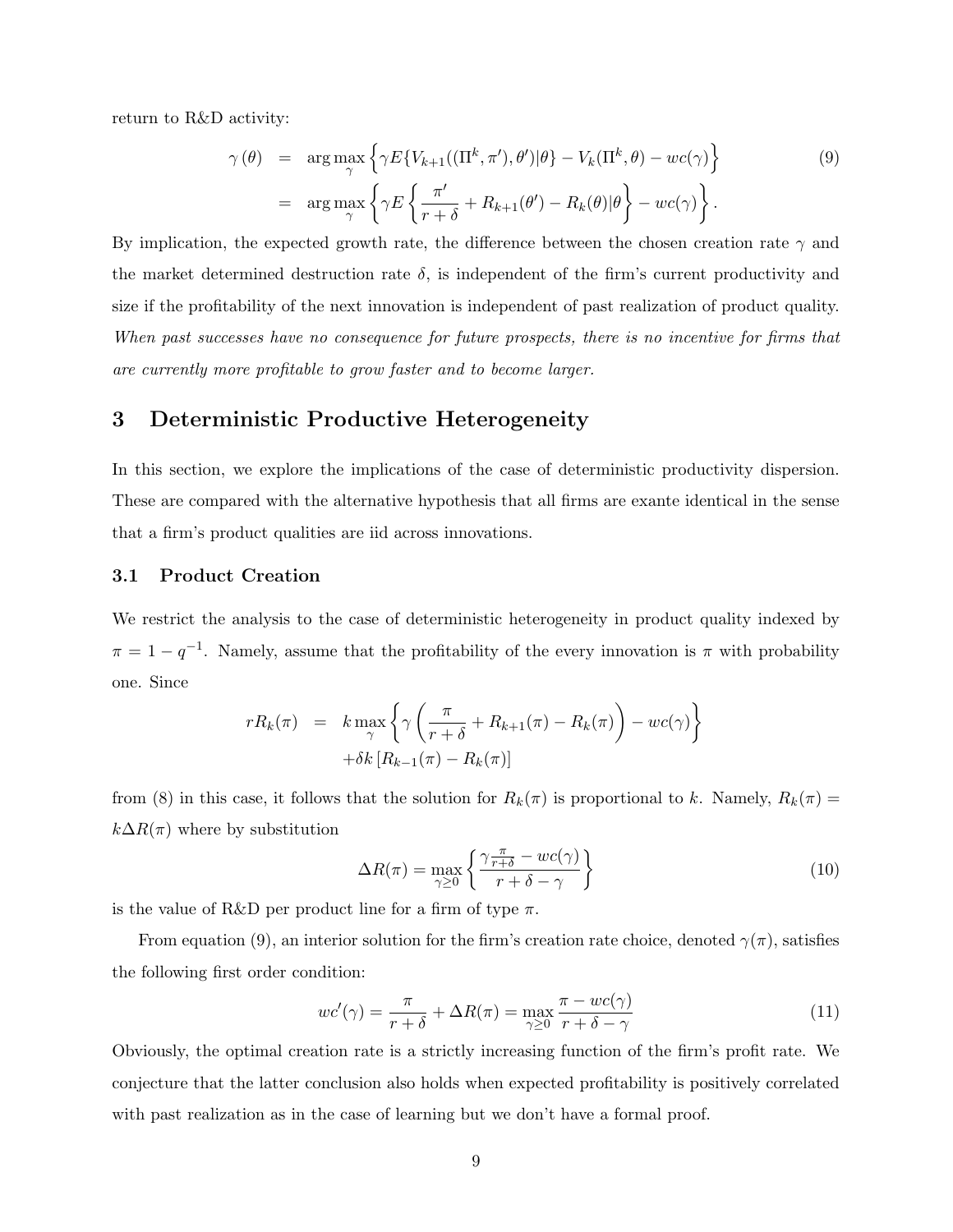#### 3.2 The Distribution of Firm Size

As the set of firms with k products at a point in time must either have had k products already and neither lost nor gained another, have had  $k-1$  and innovated, or have had  $k+1$  and lost one to destruction over any sufficiently short time period, the equality of the flows into and out of the set of firms of type  $\pi$  with  $k > 1$  product requires

$$
\gamma(\pi)(k-1)M_{k-1}(\pi) + \delta(k+1)M_{k+1}(\pi) = (\gamma + \delta)kM_k(\pi)
$$

for every  $\pi$  where  $M_k(\pi)$  is the steady state mass of firm of type  $\pi$  that supply k products.<sup>2</sup> Because an incumbent dies when it looses its last product but entrants flow into the set of firms with a single product at rate  $\eta$ ,

$$
\phi(\pi)\eta + 2\delta M_2(\pi) = (\gamma(\pi) + \delta)M_1(\pi)
$$

where as defined above  $\phi(\pi)$  is the fraction of the new entrant flow that realize profit  $\pi$ . Birth must equal deaths in steady state and only firms with one product that looses it die. Therefore,  $\phi(\pi)\eta = \delta M_1(\pi)$  and

$$
M_k(\pi) = \frac{k-1}{k} \gamma(\pi) M_{k-1} = \frac{\phi(\pi)\eta}{\delta k} \left(\frac{\gamma(\pi)}{\delta}\right)^{k-1}
$$
 (12)

by induction.

The size distribution of firms conditional on type can be derived using equation (12). Specifically, the total mass firms of type  $\pi$  is

$$
M(\pi) = \sum_{k=1}^{\infty} M_k(\pi) = \frac{\phi(\pi)\eta}{\delta} \sum_{k=1}^{\infty} \frac{1}{k} \left(\frac{\gamma(\pi)}{\delta}\right)^{k-1}
$$

$$
= \frac{\eta}{\delta} \ln \left(\frac{\delta}{\delta - \gamma(\pi)}\right) \frac{\delta\phi(\pi)}{\gamma(\pi)}.
$$

if finite.Hence, the fraction of type  $\pi$  firm with  $k$  product is

$$
\frac{M_k(\pi)}{M(\pi)} = \frac{\frac{1}{k} \left(\frac{\gamma(\pi)}{\delta}\right)^k}{\ln\left(\frac{\delta}{\delta - \gamma(\pi)}\right)}.
$$
\n(13)

This is the logarithmic distribution. Note that the firm size distribution is well defined if and only if the creation rate  $\gamma(\pi)$  is less than the overall destruction rate  $\delta$ . Later we show that this condition must hold in any meaningful market equilibrium.

<sup>2</sup>This equation does not hold in the general case in which an individual firm's type is transitory. In that case, one must also account for type identity switches that occur as new innovations arrive.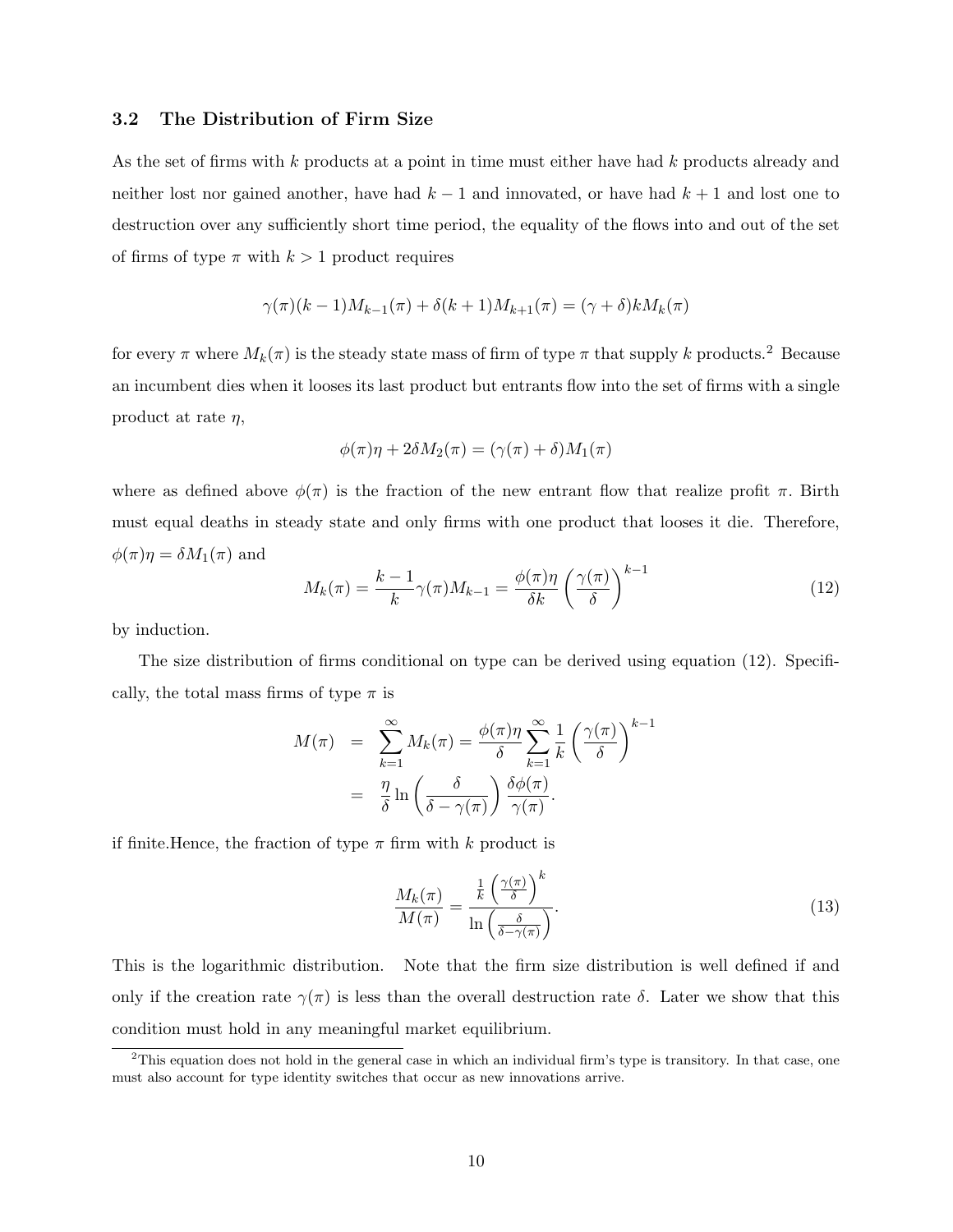Consistent with the observations on firm size distributions, that implied by the model is highly skewed to the right. Furthermore, the mean of distribution conditional on firm profitability,

$$
E\{k|\pi\} = \sum_{k=1}^{\infty} \frac{kM_k(\pi)}{M(\pi)} = \frac{\frac{\gamma(\pi)}{\delta - \gamma(\pi)}}{\ln\left(\frac{\delta}{\delta - \gamma(\pi)}\right)},
$$

is increasing in  $\gamma(\pi)$ . Formally, because  $(1 + a) \ln(1 + a) > a > 0$ , the expected number of products is increasing in firm profitability,

$$
\frac{\partial E\{k|\pi\}}{\partial \pi} = \left(\frac{(1+a(\pi))\ln(1+a(\pi)) - a(\pi)}{(1+a(\pi))\ln^2(1+a(\pi))}\right) \frac{\delta \gamma'(\pi)}{\left(\delta - \gamma(\pi)\right)^2} > 0\tag{14}
$$

where  $a(\pi) = \frac{\gamma(\pi)}{\delta - \gamma(\pi)}$  $\frac{\gamma(\pi)}{\delta - \gamma(\pi)}$ , if and only if  $\gamma'(\pi) > 0$ .

### 3.3 Selection and Worker Reallocation

When permanent differences in product quality exist across firms, workers move from less to more profitable surviving firms as well as from exiting to entering firms. This selection effect can be demonstrated by noting that more profitable firms are over represented relative to their fraction at entry among those that produce more than one product and that this "selection bias" increases with the number of products produced. Namely, the relative fraction of the more profitable firms in the surviving population, given by

$$
\frac{M_k(\pi')}{M_k(\pi)} - \frac{\phi(\pi')}{\phi(\pi)} = \frac{\phi(\pi')}{\phi(\pi)} \left[ \left( \frac{\gamma(\pi')}{\gamma(\pi)} \right)^{k-1} - 1 \right],\tag{15}
$$

is positive and increasing in k where  $\pi' > \pi$ .

The selection effect induced by differential firm rates of product creation has important implications for empirical growth decomposition exercises such as those reviewed by Foster, Haltiwanger, and Krizan (2001). Since every employed worker produces one unit of product per period, the labor productivity improvement attributable to an innovation of quality  $q$  relative to the version of the product replaced is  $q-1=\frac{\pi}{1-}$  $\frac{\pi}{1-\pi}$ . In turn, the aggregate rate of labor productivity growth is the product of the innovation rate and the average relative productivity improvement of entrants and surviving firms. Formally, in either special case

$$
\frac{\dot{P}}{P} = \eta \sum_{\pi} \left( \frac{\pi}{1 - \pi} \right) \phi(\pi) + \sum_{\pi} \gamma(\pi) \left( \frac{\pi}{1 - \pi} \right) \sum_{k=1}^{\infty} k M_k(\pi)
$$

where  $\phi(\pi)$  is the fraction of new firms that enter with a product of quality  $q = \frac{1}{1-\pi}$  and  $M_k(\pi)$ is the steady state fraction of incumbent firms of type  $\pi$  that supply k products as defined above.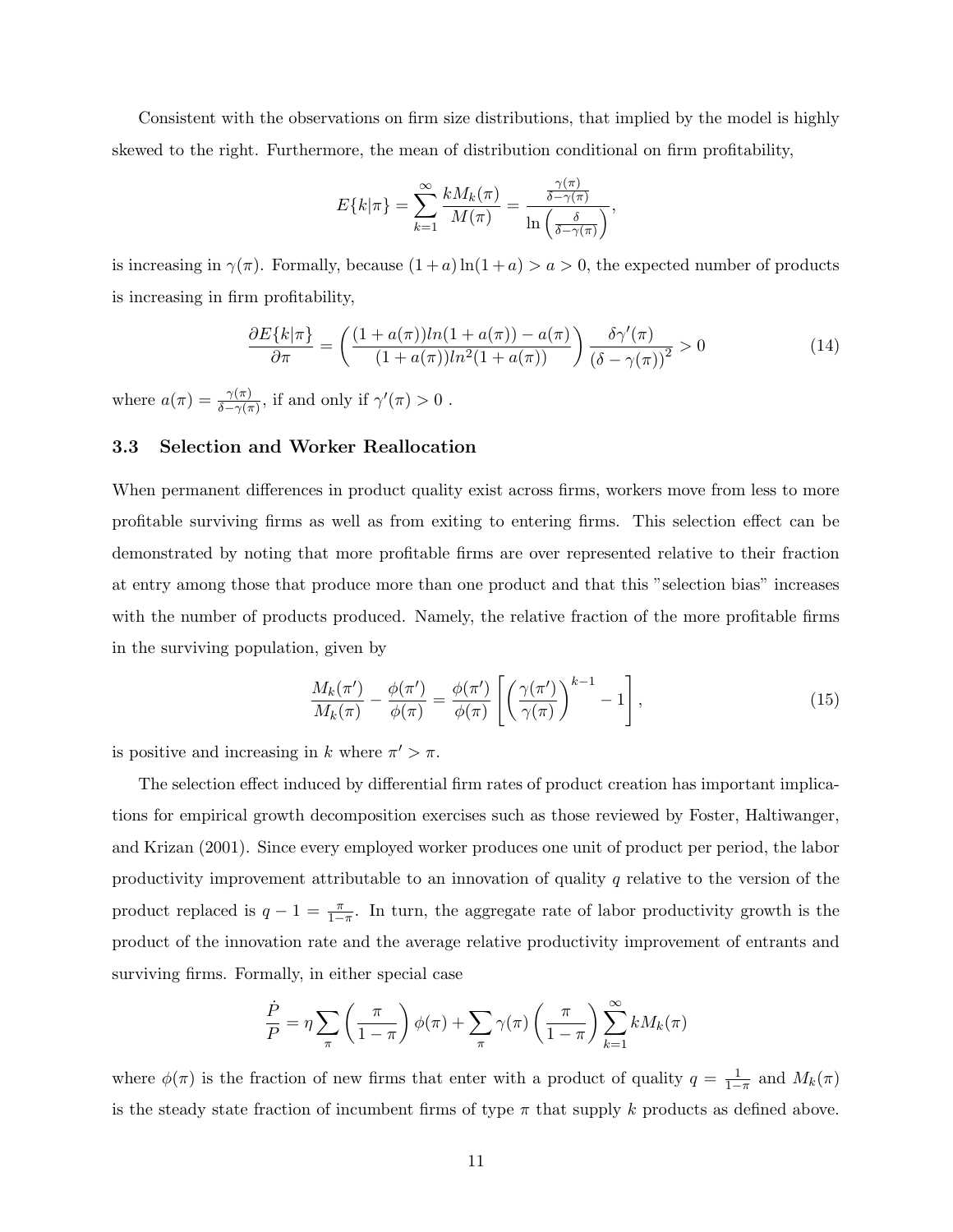Let

$$
\overline{\gamma} = \sum_{\pi} \gamma(\pi) \sum_{k=1}^{\infty} k M_k(\pi) \tag{16}
$$

represent the average product creation rate of incumbent firms. Then, the equation

$$
\frac{\dot{P}}{P} = \eta \sum_{\pi} \left( \frac{\pi}{1 - \pi} \right) \phi(\pi) + \overline{\gamma} \sum_{\pi} \left( \frac{\pi}{1 - \pi} \right) \sum_{k=1}^{\infty} k M_k(\pi) + \sum_{\pi} [\gamma(\pi) - \overline{\gamma}] \left( \frac{\pi}{1 - \pi} \right) \sum_{k=1}^{\infty} k M_k(\pi)
$$
\n(17)

represents a decomposition of the aggregate rate of productivity growth into three parts attributable to the entry, average within firm growth in productivity, and a between firm component respectively. The between firm components captures the growth in productivity attributable to the movement of workers from less to more productive incumbent firms. Specifically, the last term is zero if there is only one firm type or if product quality is iid across innovations. Because  $\pi/(1-\pi)$  is increasing in  $\pi$  and the productivity contingent size distribution of firms is stochastically increasing in  $\pi$ , the between firm share of productivity growth is strictly positive if  $\gamma'(\pi) > 0$ .

The empirical literature on the sources of aggregate productivity growth, recently reviewed by Foster, Haltiwanger, and Krizan (2001), suggests that entry and within establishment productivity growth are both important. However, the evidence for reallocation across surviving firms as a source of aggregate growth is mixed. This literature starts by defining the level of aggregate productivity at time  $t$  as measured by an index

$$
P_t = \sum_{i \in I_t} s_{it} p_{it}
$$

where  $p_{it}$  is represents a measure of (labor or total factor) productivity of the  $i^{th}$  firm or establishment in period t and  $s_{it}$  is the (employment or output) share in period t. Hence, aggregate growth in the index can be be represented as

$$
\frac{\Delta P_t}{P_t} = \sum_{i \in E_t} s_{it+1} \left( \frac{p_{it+1}}{P_t} - 1 \right) - \sum_{i \in X_t} s_{it} \left( \frac{p_{it}}{P_t} - 1 \right) + \sum_{i \in C_t} s_{it} \frac{\Delta p_{it}}{P_t} + \sum_{i \in C_t} \left( \frac{p_{it} + \Delta p_{it}}{P_t} - 1 \right) \Delta s_{it}
$$
\n(18)

where  $C_t$  represent the set of continuing units,  $E_t$  is the set of those entering and  $X_t$  denotes the set of those exiting the market in period  $t$ . In order, the terms represent the contributions to overall productivity growth of entering, exiting, and continuing units where the latter is further decomposed into within and between components. Our theoretical decomposition equation (17) corresponds exactly to equation (18) in steady state.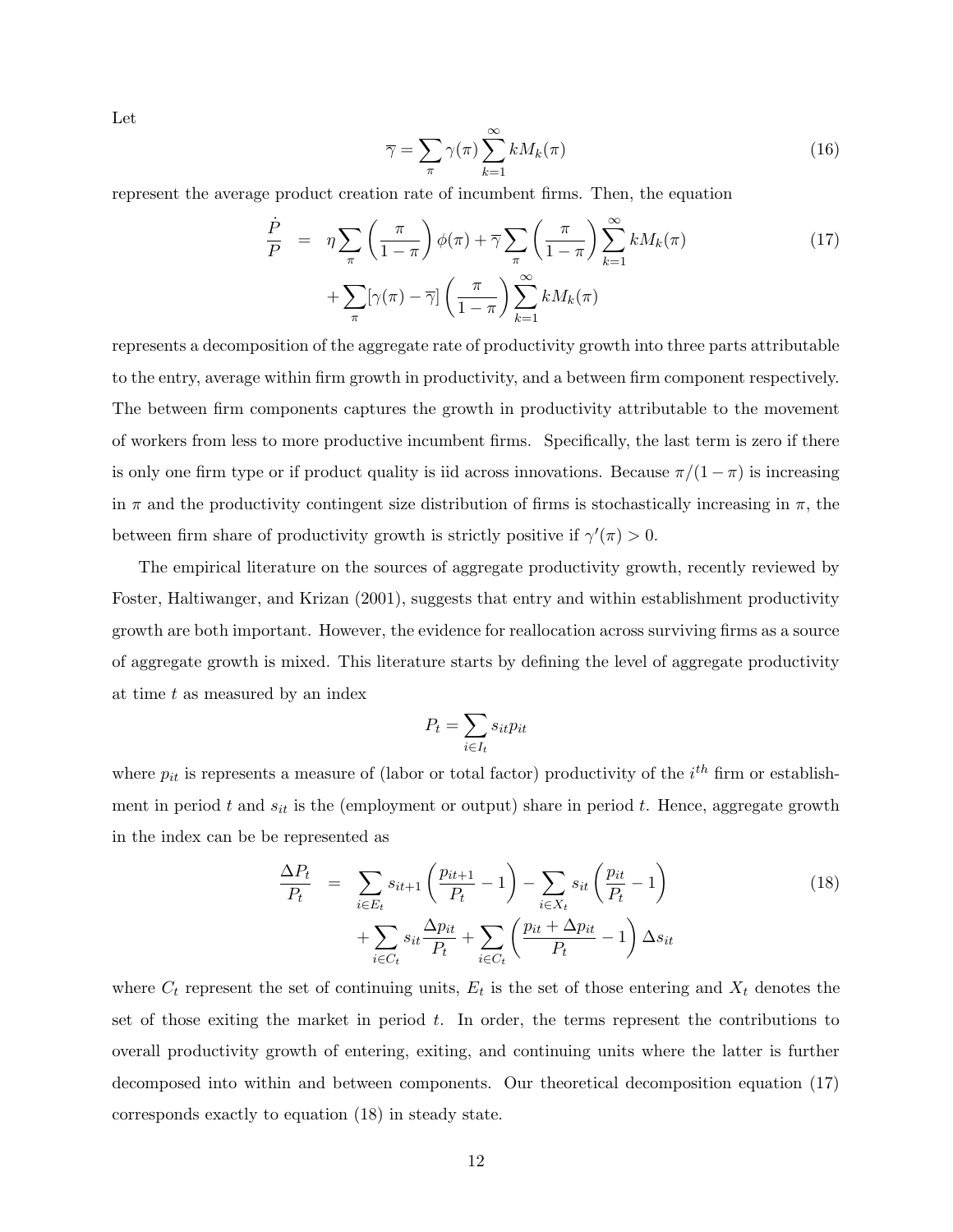| Measure | Weight       | Growth Rate Net Entry |        | Within | Between |
|---------|--------------|-----------------------|--------|--------|---------|
| TFP     | Gross Output | 10.24                 | 26\%   | 48\%   | $26\%$  |
| Labor   | Gross Output | 25.56                 | $31\%$ | 45\%   | 24\%    |
| Labor   | Manhours     | 21.32                 | 29%    | 77\%   | $-6\%$  |
| Labor   | Employment   | 23.02                 | 29%    | 74\%   | $-3\%$  |

Table 1: U.S. Manufacturing Productivity Growth Decomposition, 1977-1987. Growth Rates and Source Shares.

Source: Foster, Haltiwanger, and Krizan (2001), Table 4.

To establish the claim of equivalence, note that the steady state mass of firms of type  $\pi$  that supply a single product is  $M_1(\pi) = \frac{\eta}{\delta}$  $\frac{\eta}{\delta}\phi(\pi)$ . Because the relative frequency distribution of types in this set is the same as that of entrants, on the one hand, and because only firms with one product are subject to exit risk in any sufficient short time interval on the other, every new successful entrant of each type can be exactly matched with an exiting firm of the same type. Similarly, because the number of firms of each type with k products that gain another and the number that loose one per period are equal, the within and between components of (18) correspond respectively to the last two term of (17) in steady state. As a measurement issue, it is also important to note that all innovations are equally weighted in equation (17). Since the value of sales are the same for both the innovator and the current supplier, namely  $px = 1$  for every product, the implicit labor productivity index, P, can be considered as one in which a firm's labor productivity is weighted by the firm's share of value of output rather than by its share of employment.

Table 1 summarizes the shares of the three components of productivity growth represented on the right side of (18) reported by Foster, Haltiwanger, and Krizan (2001) for U.S. Manufacturing establishment data over the period 1977-1987. The results very across the rows due to differences in the productivity concept and the weights used to construct the productivity index. The two measures of productivity considered are multifactor productivity (TFP) and output per worker or hour. Obviously, these results support the hypothesis that more profitable firm grow at a more rapid rate  $(\gamma'(\pi) > 0)$  when output weights are used in the calculation of shares as is implicit in the theoretical equation (17). It is not clear what to infer from the fact that the between term is essentially zero when labor input weights are used. The interpretation problem is even cloudier given the fact that more profitable firms employ more R&D labor in the model given that measures of labor input used in these calculations do not distinguish between production and other types of workers in the firm.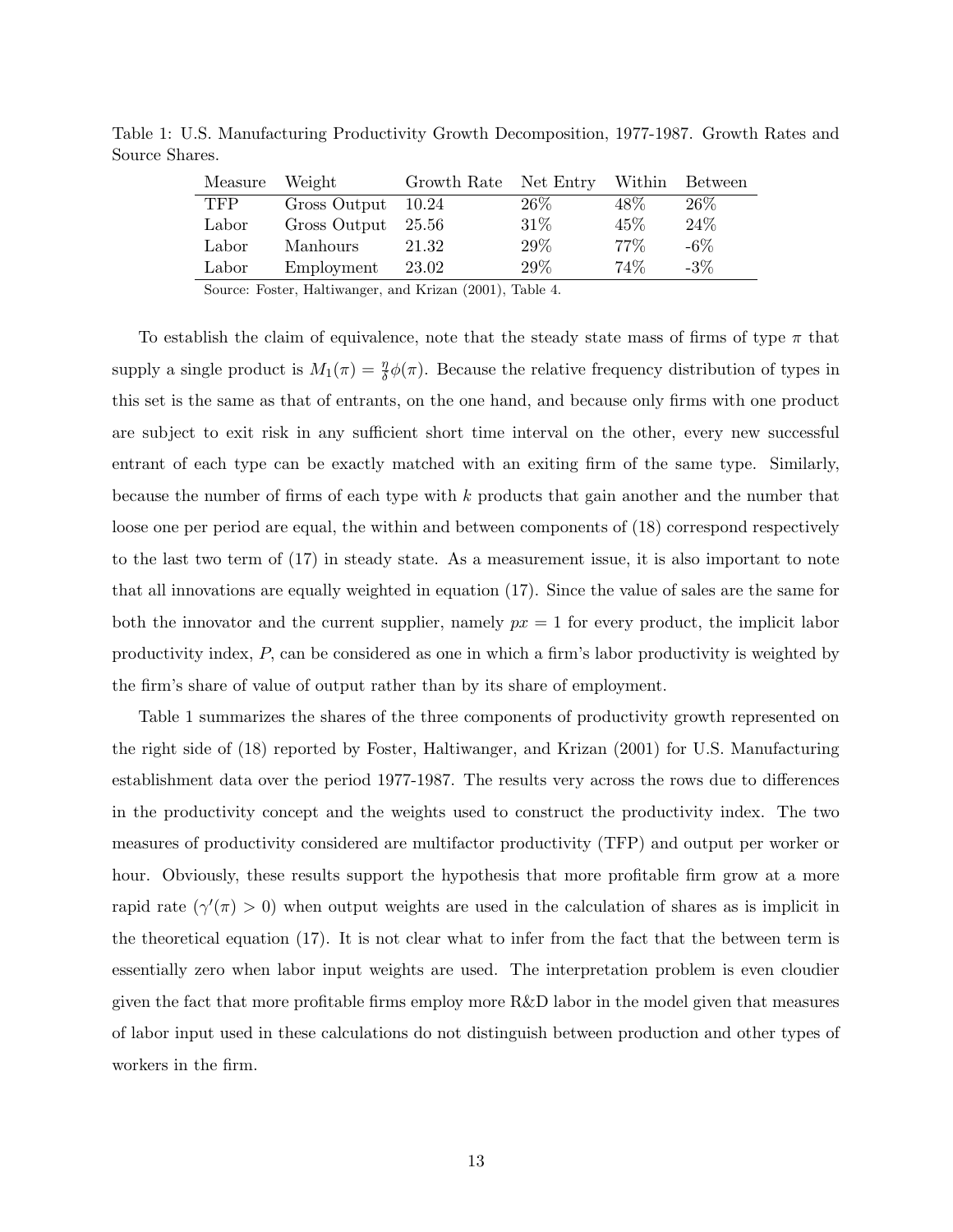## 4 Market Equilibrium

In this section, we complete the specification of the market model and establish existence of an equilibrium solution in the case of deterministic productive heterogeneity.

#### 4.1 Firm Entry and Labor Market Clearing

The entry of a new firm requires an innovation. The cost of entry is the expected cost of the R&D effort required of a potential entrant to discover and develop a new successful product. Hence, if a potential entrant obtains ideas for new products at frequency  $h$  per period, the expected opportunity cost of her effort per innovation is  $w/h$ , the expected earnings forgone during the required period of R&D activity. As no entrant knows the profitability of its product a priori but all know its distribution, new firms enter if and only if the expected value of a new product given no entry exceeds the cost. Assuming that the condition holds, the endogenous equilibrium product destruction rate,  $\delta$ , adjusts though entry to equate the expected cost and return. Given that product quality at entry is uncertain but that its distribution is common knowledge, the equality of the expected return and cost of entry require that

$$
\sum_{\pi} V_1(\pi, \theta) \phi(\pi) = \sum_{\pi} \max_{\gamma \ge 0} \left\{ \frac{\pi - wc(\gamma)}{r + \delta - \gamma} \right\} \phi(\pi) = \frac{w}{h}
$$
(19)

from equations (7) and (11) where  $\phi(\pi)$  is fraction of entrants with product quality  $q = (1 - \pi)^{-1}$ .<sup>3</sup>

Because the new product arrival rate of a firm of type  $\pi$  with k products is  $\gamma(\pi)$ k and the measure of such firms is  $M_k(\pi)$ , the aggregate rate of destruction is the sum of the entry rate and the creation rates of all the incumbents given that the mass of products is fixed. That is

$$
\delta = \eta + \sum_{\pi} \sum_{k=1}^{\infty} \gamma(\pi) k M_k(\pi) = \eta + \sum_{\pi} \sum_{k=1}^{\infty} \gamma(\pi) \frac{\phi(\pi) \eta}{\delta} \left(\frac{\gamma(\pi)}{\delta}\right)^{k-1}
$$

$$
= \eta \left(1 + \sum_{\pi} \frac{\phi(\pi) \gamma(\pi)}{\delta} \sum_{k=1}^{\infty} \left(\frac{\gamma(\pi)}{\delta}\right)^{k-1}\right) = \eta \left(\sum_{\pi} \frac{\delta \phi(\pi)}{\delta - \gamma(\pi)}\right).
$$

where the second equality follows from  $(12)$  and the last equality requires that the aggregate rate of creative destruction exceeds the creation rate for every firm type. Using the assumption that the measure of firms is unity, a direct derivation of the same relationship follows:

$$
1 = \sum_{\pi} \sum_{k=1}^{\infty} k M_k(\pi) = \sum_{\pi} \frac{\eta \phi(\pi)}{\delta} \sum_{k=1}^{\infty} \left(\frac{\gamma(\pi)}{\delta}\right)^{k-1} = \eta \sum_{\pi} \frac{\phi(\pi)}{\delta - \gamma(\pi)}.
$$
 (20)

 ${}^{3}$ For simplicity, we assume that the number of different product qualities is finite.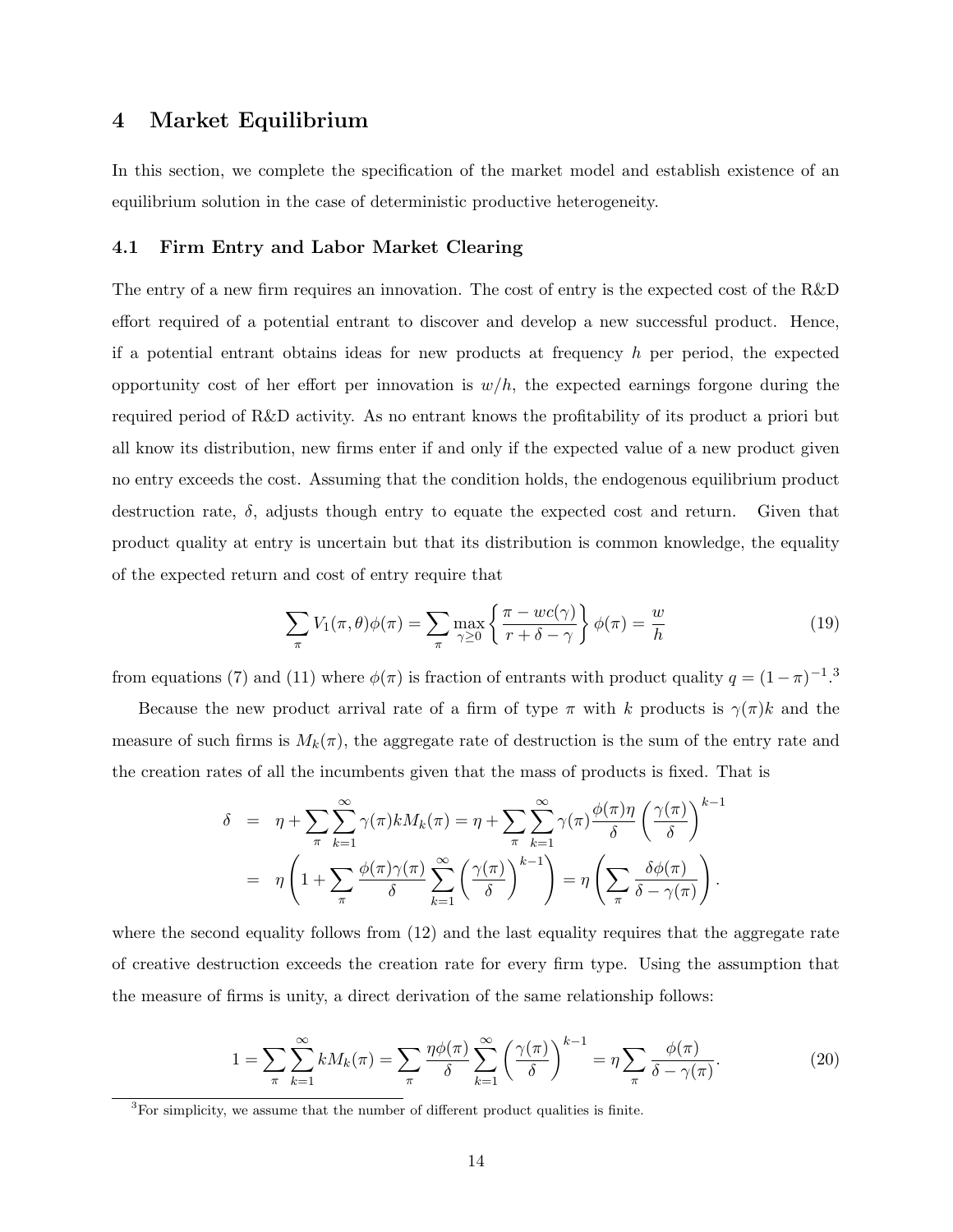Note that  $\delta - \gamma(\pi) > 0$  for all  $\pi$  in the support of the entry distribution from (20) if and only if entry is the entry rate  $\eta$  is positive. Below, we will seek a market solution that satisfies this property. In general, restrictions on fundamental parameters are required to insure that the condition holds.

There is a fixed measure of available workers, denoted by  $\ell$ , seeking employment at any positive wage. In equilibrium, these are allocated across production and R&D activities, those performed by both incumbent firms and potential entrants. Since the number of workers employed for production purposes per product of quality q is  $x = 1/wq = (1 - \pi)/w$  from equations (4) and (5), the total number demanded for production activity by firms of type  $\pi$  with k products is  $\ell_x(k, \pi) =$  $k(1 - \pi)/w > 0$ . The number of R&D workers employed by incumbent firms of type  $\pi$  with k products is  $\ell_R(k, \pi) = kc(\gamma(\pi))$ . Because a potential entrant innovates at frequency h, the total number so engaged in R&D is  $\ell_E = \eta/h$  given entry rate  $\eta$ . Hence, the equilibrium wage satisfies the labor market clearing condition

$$
\ell = \sum_{\pi} \sum_{k=1}^{\infty} \left[ \ell_x(k,\pi) + \ell_R(k,\pi) \right] M_k(\pi) + \ell_E
$$
\n
$$
= \sum_{\pi} \sum_{k=1}^{\infty} \left( \frac{1-\pi}{w} + c(\gamma(\pi)) \right) k M_k(\pi) + \frac{\eta}{h}
$$
\n
$$
= \sum_{\pi} \left( \frac{1-\pi}{w} + c(\gamma(\pi)) \right) \frac{\phi(\pi)\eta}{\delta} \sum_{k=1}^{\infty} \left( \frac{\gamma(\pi)}{\delta} \right)^{k-1} + \frac{\eta}{h}
$$
\n
$$
= \eta \left( \frac{1}{h} + \sum_{\pi} \left( \frac{1-\pi}{w} + c(\gamma(\pi)) \right) \frac{\phi(\pi)}{\delta - \gamma(\pi)} \right)
$$
\n(21)

where again the last equality is implied by equation (12) and the requirement that  $\delta > \gamma(\pi)$  for all  $\pi.$ 

#### 4.2 Existence

**Definition** A steady state *market equilibrium* with positive entry is a triple composed of a labor market clearing wage w, a positive entry rate  $\eta$ , and positive creative destruction rate  $\delta$  that satisfy equation  $(19)$ ,  $(20)$ , and  $(21)$ .

From (19), the free entry condition is

$$
\sum_{\pi} \max_{\gamma \ge 0} \left\{ \frac{\pi - wc(\gamma)}{r + \delta - \gamma} \right\} \phi(\pi) = \frac{w}{h}
$$
\n(22)

By using equation (20) to eliminate the positive entry rate  $\eta$  and equation (22) to eliminate  $w/h$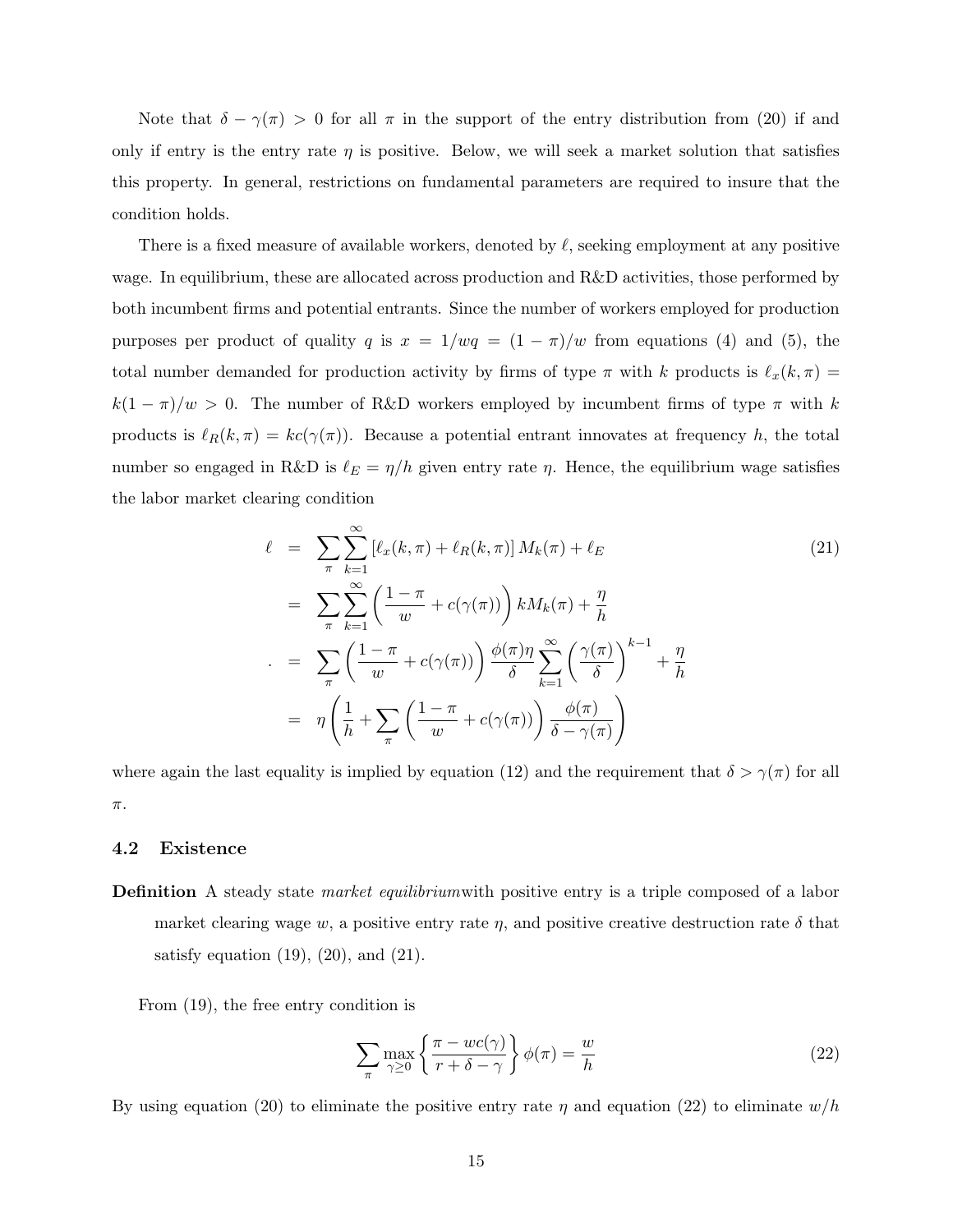in equation (21), one can write the result as

$$
w\ell\left(\sum_{\pi}\frac{\delta}{\delta-\gamma(\pi)}\phi(\pi)\right) = \delta\left(\sum_{\pi}\left(\frac{1-\pi+w\epsilon(\gamma(\pi))}{\delta-\gamma(\pi)}+\max_{\gamma\geq 0}\frac{\pi-w\epsilon(\gamma)}{r+\delta-\gamma}\right)\phi(\pi)\right)
$$

$$
= \sum_{\pi}\frac{\delta}{\delta-\gamma(\pi)}\left(1-r\max_{\gamma\geq 0}\frac{\pi-w\epsilon(\gamma)}{r+\delta-\gamma}\right)\phi(\pi)
$$

where the first equality is implied by the fact that  $\sum_{\pi} \phi(\pi) = 1$  and the second is a consequence of the fact that  $\gamma(\pi)$  is the optimal choice of the creation rate for a type  $\pi$  firm. Hence,

$$
1 = w\ell + \frac{r\sum_{\pi} \left(\max_{\gamma \geq 0} \frac{\pi - wc(\gamma)}{r + \delta - \gamma}\right) \frac{\phi(\pi)}{\delta - \gamma(\pi)}}{\sum_{\pi} \frac{\phi(\pi)}{\delta - \gamma(\pi)}}.
$$
(23)

Since total value added is unity by choice of the numeraire, this expression is the income identity. Namely, the total wage bill plus the return on the values of all the operating firms in the economy is equal to value added.

In order to focus on the case in which incumbents invest in R&D, we assume their cost,  $c(\gamma)$ , is strictly convex and that  $c(0) = c'(0) = 0$ . Under these restrictions, the optimal creation rate for each type conditional on the market wage and rate of creative destruction is uniquely determined by the following first order condition state as equation (11). Since the optimal creation rate is strictly increasing in productivity and strictly decreasing in the market wage, a necessary and sufficient condition for the optimal choice to be less than the rate of creative destruction,  $\gamma(\pi) < \delta$ , at any point  $(w, \delta)$  is

$$
wc'(\delta) > \frac{\pi - wc(\delta)}{r} \Leftrightarrow w > \frac{\pi}{rc'(\delta) + c(\delta)} \forall \pi.
$$
 (24)

Of course, the entry rate,  $\eta$ , is positive only in the union of these regions from equation (20).

The boundary of the admissible set, that defined by (24) with  $\pi = \overline{\pi}$ , the upper support of the given distribution of profit at entry, is labeled  $BB$  in Figure 1. All pairs above  $BB$  satisfy the requirement that  $\gamma(\pi) < \delta$  because  $\gamma(\pi) \leq \gamma(\overline{\pi})$  for all  $\pi \leq \overline{\pi}$ . As illustrated, the wage on the boundary is positive, tends to infinity as  $\delta$  tend to zero, is strictly decreasing in  $\delta$ , and tends to zero as  $\delta$  tends to infinity given the assumed properties of the R&D cost function.

An equilibrium is any  $(w, \delta)$  pair satisfying equation (22) and (23) provided that  $\delta \geq \gamma(\pi)$  on the support of the distribution of profits at entry. Let  $w = E_{\pi}(\delta)$  represent the locus of points defined by

$$
\max_{\gamma \ge 0} \frac{\pi - wc(\gamma)}{r + \delta - \gamma} = \frac{w}{h}
$$
\n(25)

and let  $w = L_{\pi}(\delta)$  represent solution to

$$
1 = w\ell + r \left( \max_{\gamma \ge 0} \frac{\pi - wc(\gamma)}{r + \delta - \gamma} \right) \tag{26}
$$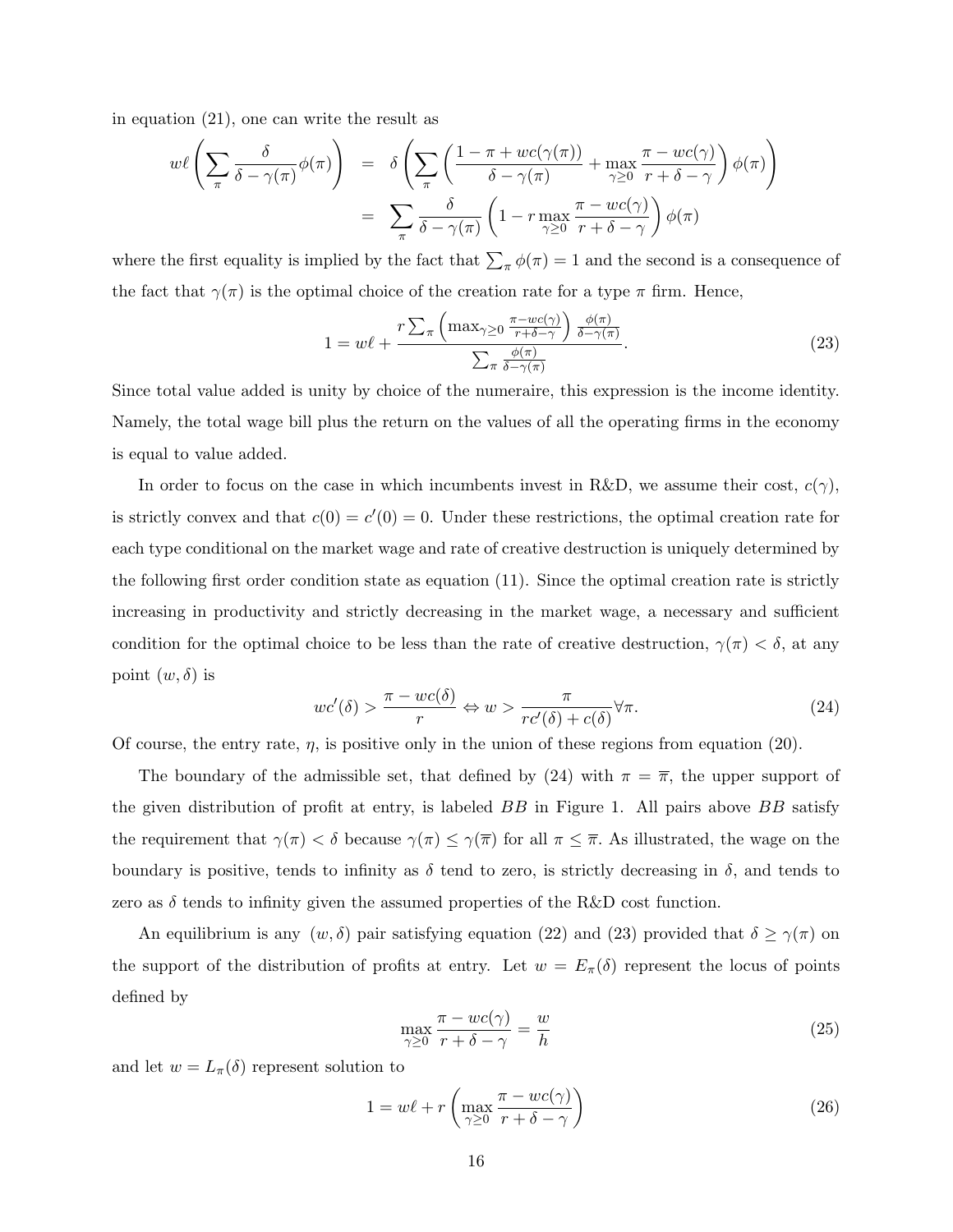

in the region defined by (24). Since  $E'_{\pi}(\delta) < 0$  and  $L'_{\pi}(\delta) > 0$ , at most one solution exists to both given  $\pi$ . Furthermore, because the solution to (25) for w is monotone increase in h and because both  $(24)$  and  $(26)$  are independent of h, a solution exists in the required region for all values of h above some critical value.

As equations (22) and (23) collapse to (25) and (26) respectively when there is a single firm type, we have established sufficient conditions for both existence and uniqueness in this case. In the case of firm heterogeneity, the same argument implies existence. Specifically, because  $\sum_{\pi} \phi(\pi) = 1$ where  $\phi(\pi)$  is the fraction of entrants of type  $\pi$  and because  $E_{\pi}(\delta)$  is increasing in  $\pi$  from (25), the locus of point that satisfy the entry condition (22) is bounded above by  $E_{\overline{x}}(\delta)$  and below by  $E_{\underline{\pi}}(\delta)$  where  $\underline{\pi}$  is the lower and  $\overline{\pi}$  is the upper support of the type distribution at entry. Similarly, because  $L_{\pi}(\delta)$  is decreasing in  $\pi$  from (26), the solution to the labor market clearing condition (23) is bounded above by  $L_{\underline{\pi}}(\delta)$  and below by  $L_{\overline{\pi}}(\delta)$ .

In Figure 1, the curves  $\overline{LL}$  and  $\underline{LL}$  represent  $w = L_{\overline{\pi}}(\delta)$  and  $w = L_{\underline{\pi}}(\delta)$  respectively. Similarly,  $w = E_{\overline{\pi}}(\delta)$  and  $w = E_{\underline{\pi}}(\delta)$  are represented as  $\overline{EE}$  and  $\overline{EE}$ . It follows that any joint solution to the entry and labor market clearing conditions must lie in the shaded area. Given continuity of the relationship, at least one common solution exists to (22) and (23) in that region. Finally, the shaded area lies above BB in the figure for all sufficiently large values of h because  $E_{\pi}(\delta)$  is monotone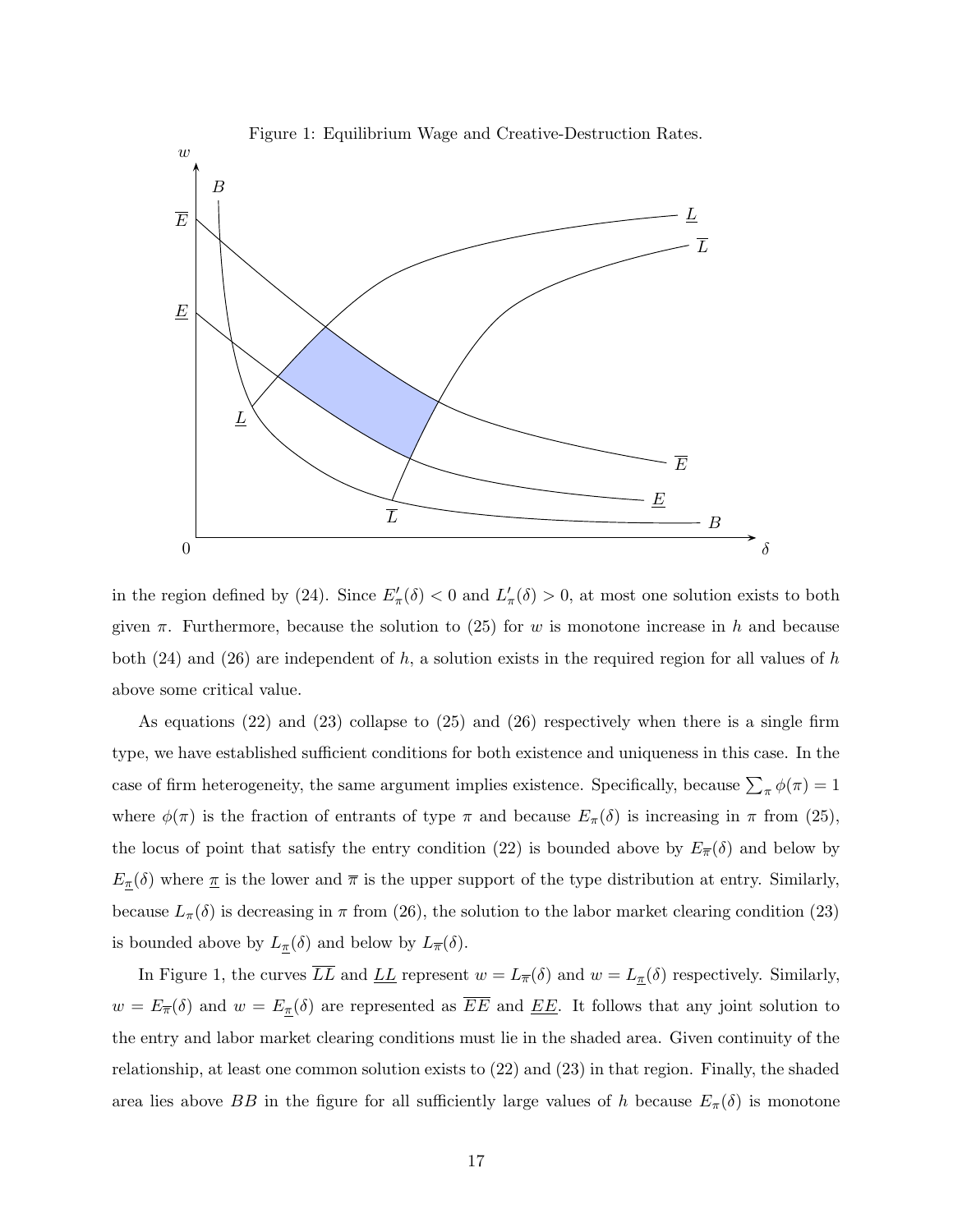increasing in h and both  $(24)$  and  $(26)$  are independent of h. Indeed, the critical value is that for which the intersection of  $w = L_{\overline{x}}(\delta)$  and  $w = E_{\overline{x}}(\delta)$  lies on the boundary. Since  $\widehat{w} = h/(r + h\ell)$  at any joint solution to equations (25) and (26), the critical value of h, denoted  $\hat{h}$ , and the associated rate of creative destruction at the intersection,  $\widehat{\delta}$ , are the unique solutions to

$$
\frac{1-\underline{\pi}}{\ell-c(\widehat{\delta})}=\widehat{w}=\frac{\widehat{h}}{r+\widehat{h}\ell}=\frac{\overline{\pi}}{rc'(\widehat{\delta})+c(\widehat{\delta})}.
$$

A unique triple  $(\widehat{w}, \widehat{\delta}, \widehat{h})$  exists under the hypothesis to the following result.

**Proposition 1** If the cost of R&D function,  $c(\gamma)$ , is strictly convex and  $c'(0) = c(0) = 0$ , then a steady state market equilibrium exists for all  $h > \hat{h}$ . In the case of a single firm type, there is only one.

## 5 Evidence and Estimation

If product quality is a permanent firm characteristic, then differences in firm profitability are associated with differences in the product creation rates chosen by firms. Specifically, more profitable firms grow faster, are more likely to survive in the future, and supply a larger number of produces on average. Hence, a positive cross firm correlation between current gross profit per product and sales volume should exist. Furthermore, worker reallocation from slow growing firms that supply products of lesser quality to more profitable fast growing firms will be an important sources of aggregate productivity growth. On the other hand, if product quality is iid across innovations and firms, all firms grow at the same rate even though persistent differences in profitability exist as a consequence of different realizations of product quality histories. In the section, we demonstrate that firm specific differences in profitability are required to explain Danish the interfirm relationships between value added, employment, and wages paid. In the process of fitting the model to the data, we also obtain estimates of the investment cost of innovation function that all firms face as well as the sampling distribution of firm productivity at entry.

#### 5.1 Danish Firm Data

If more productive firm's grow faster in the sense that  $\gamma'(\pi) > 0$ , then (14) implies that more productive firms also supply more products and sell more on average. However, because production employment per product decreases with productivity, total expected employment,  $nEk$  where  $n =$  $(1 - \pi)/w + c(\gamma(\pi))$ , need not increase with  $\pi$  in general and decreases with  $\pi$  when growth is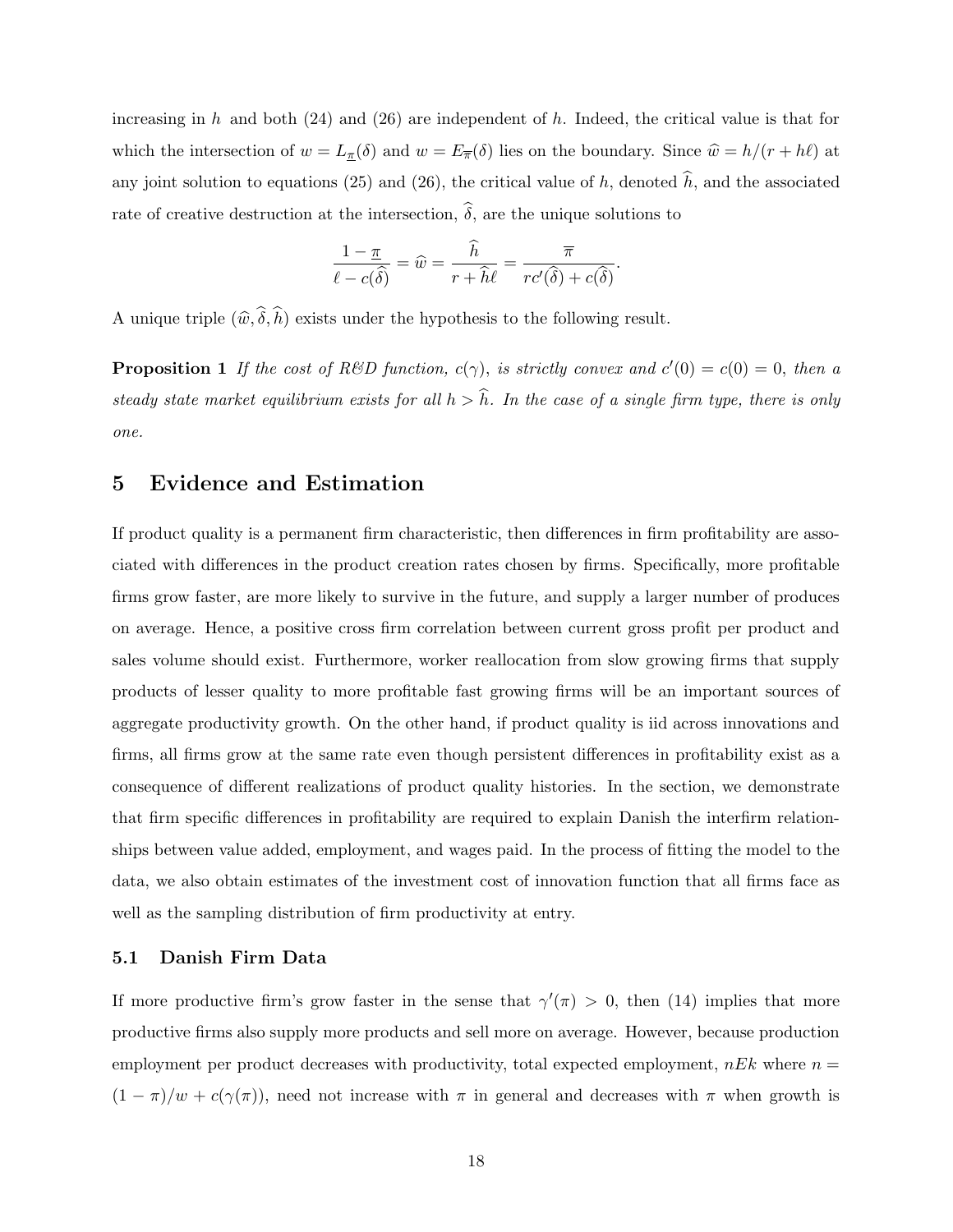

Figure 2: Value Added per Worker and per Standardized Worker pdf's.

Note: The shaded areas represent 90% confidence intervals based on bootstrapping.

independent of a firm's past product quality realizations. These implications of the theory can be tested directly.

Danish firm data provide information on the relationships among productivity, employment, and value added. The available data set is an annual panel of privately owned firms for the years 1992-1997 drawn from the Danish Business Statistics Register. The sample of approximately 6,700 firms is restricted to those with 20 or more employees. The variables observed in each year include value added  $(Y)$ , full-time equivalent employment  $(N)$ , and the total wage bill  $(W)$ . The model is estimated on an unbalanced panel of 5,254 firms drawn from the firm panel. The panel is constructed by selecting all existing firms in 1992 and following them through time, while all firms that enter the sample in the subsequent years are excluded. Furthermore, the top and bottom 1% of the firms in the value added distribution for 1992 are censored from the panel to ease numerical challenges in the estimation and to avoid extreme observation bias. The censoring means a loss of roughly 110 firms.

Figure 2 presents non-parametric estimates of the distributions of two alternative measures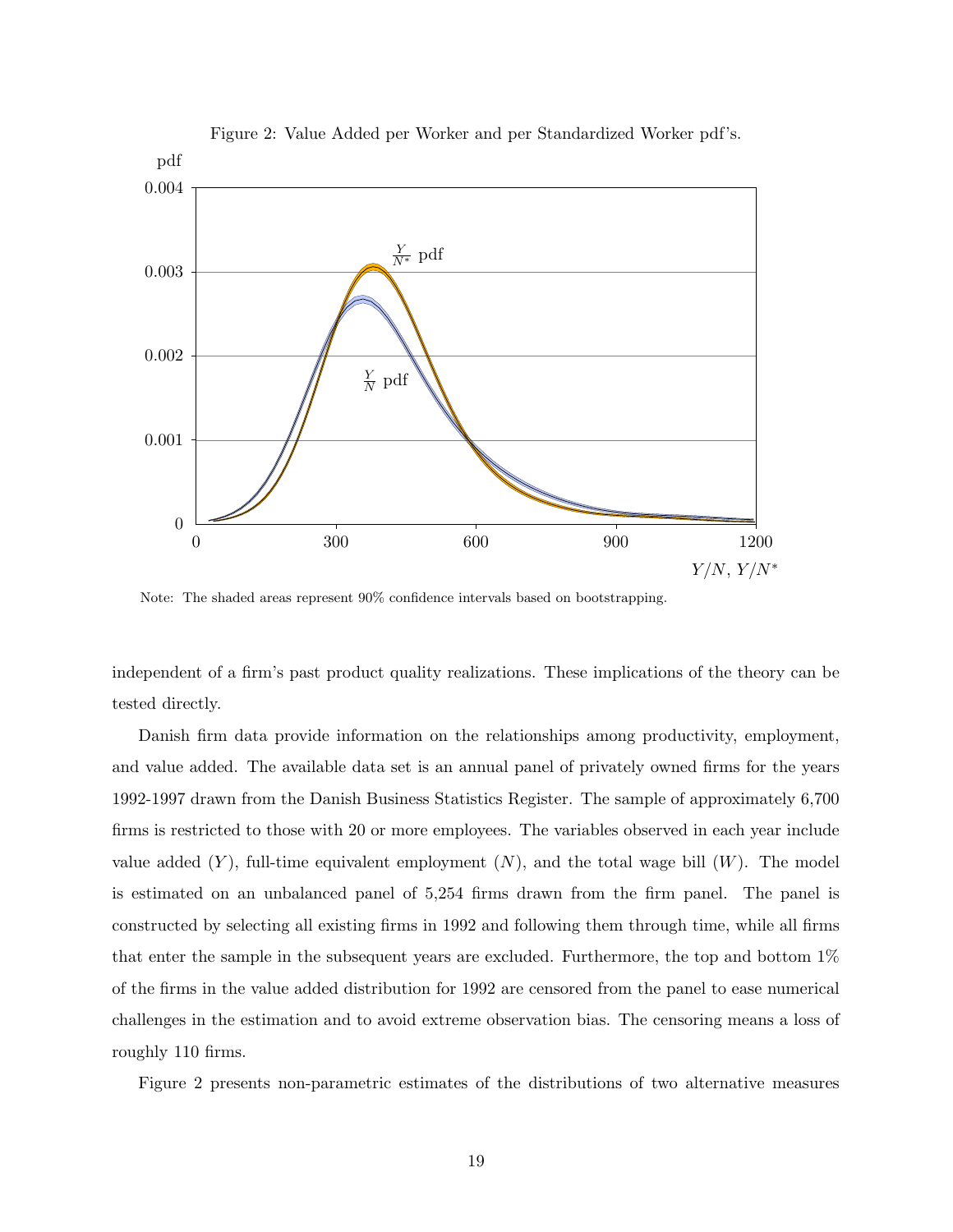labor productivity. The first measure is value added per worker  $(Y/N)$  while the second is valued added per unit of quality adjusted employment  $(Y/N^*)$ . The first measure misrepresents cross firm productivity differences to the extent that labor force quality differs across firms. However, if more productive workers are compensated with higher pay as would be true in a competitive labor market, one can use a wage weighted index of employment to correct for this source of cross firm differences in productive efficiency. Formally, the constructed quality adjusted employment of firm j is defined as  $N_j^* = \frac{W_j}{w}$  where  $w = \sum_j W_j / (\sum_j N_j)$  is the average wage paid per worker in the market. Although correcting for wage differences across firms in this manner does reduce the spread and skew of the implied productivity distribution somewhat, both distributions have high variance and skew and are essentially the same shape.

Figure 3 illustrates non-parametric regressions of value added and employment size on the two productivity measures. The top and bottom curves in the figures represent a 90% confidence interval for the relationship. Hence, these results strongly reject the hypothesis that firm growth is independent of the firm's profitability in favor of the alternative that the sales of more productive firms grow larger.

#### 5.2 Model Estimation

The following identifies the deterministic permanent firm types case of the model. An observation in the panel is given by  $\psi_{jt} = \left(Y_{jt}, W_{jt}, N^*_{jt}\right)$ ), where  $Y_{jt}$  is real value added,  $W_{jt}$  the real wage sum, and  $N_{jt}^*$  quality adjusted labor force size of firm j in year t. Let  $\psi_j$  be defined by,  $\psi_j = (\psi_{j1,\dots,\nu} \psi_{jT})$ .

The model is estimated by use of a simulated minimum distance estimator as described in for example Gourieroux, Monfort, and Renault (1993), Hall and Rust (2003), and Alvarez, Browning, and Ejrnæs (2001). First, define a set of sample auxiliary parameters,  $\Gamma(\psi_1,\ldots,\psi_J)$ , which in this case takes a cross-section form for each time period. Specifically, 10 data moments are generated for each year: Number of surviving firms,  $E[Y]$ ,  $Std[Y]$ ,  $E[W]$ ,  $Std[W]$ ,  $Corr[Y, W]$ ,  $Corr[Y/N^*,Y|Y>0], Corr[Y/N^*,N^*|Y>0], Median[Y|Y>0], Median[W|W>0]. Thus,  $\Gamma(\cdot)$$ consists of 60 moments.

Second,  $(\psi_1^s(\omega), \ldots, \psi_J^s(\omega))$  is simulated from the model for a given set of model parameters  $\omega$ . The model simulation is initialized by assuming that the economy is in steady state in the first year and consequently that firm observations are distributed according to the  $\omega$ -implied steady state distribution. Alternatively, one can initialize the simulation according to the observed data in the first year,  $(\psi_{11}, \ldots, \psi_{1J})$ . The assumption that the economy is initially in steady state provides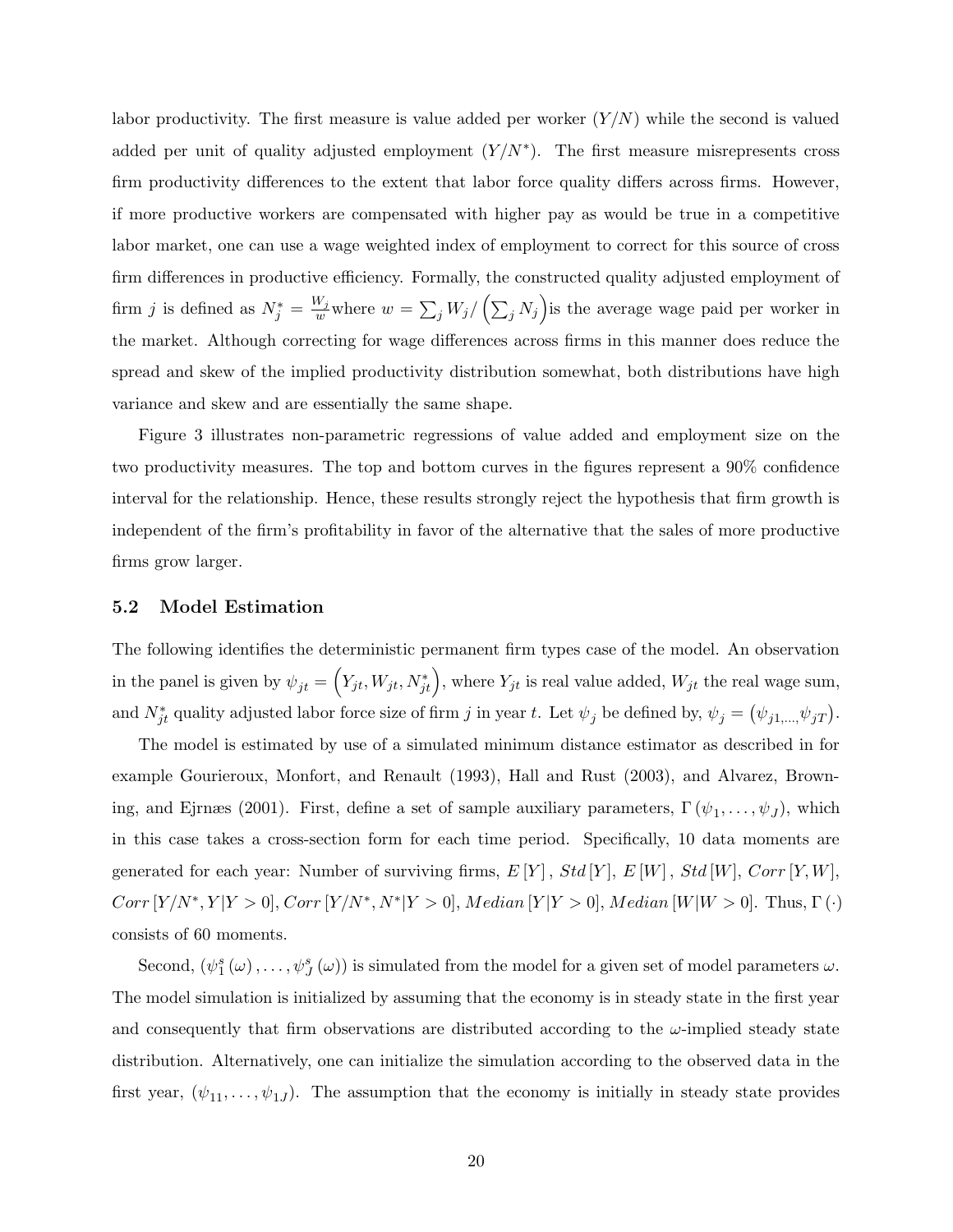

Figure 3: Regressions of Value Added per Worker against Firm Size (1992).

Note: The shaded areas represent 90% confidence intervals based on bootstrapping.

aditional identification in that  $(\psi_{11}, \dots, \psi_{1J})$  can be compared to the model-implied steady state distribution  $(\psi_{11}^s(\omega), \ldots, \psi_{1J}^s(\omega))$ . The simulated auxiliary parameters are then given by,

$$
\hat{\Gamma}(\omega) = \frac{1}{S} \sum_{s=1}^{S} \Gamma(\psi_1^s(\omega), \dots, \psi_J^s(\omega)),
$$

where  $S$  is the number of simulations.

The estimator is then the choice of parameters that minimizes the weighted distance between the sample auxiliary parameters and the simulated auxiliary parameters,

$$
\hat{\omega} = \arg\min_{\omega \in \Omega} \left( \hat{\Gamma}(\omega) - \Gamma(\psi_1, \dots, \psi_J) \right)' A^{-1} \left( \hat{\Gamma}(\omega) - \Gamma(\psi_1, \dots, \psi_J) \right),
$$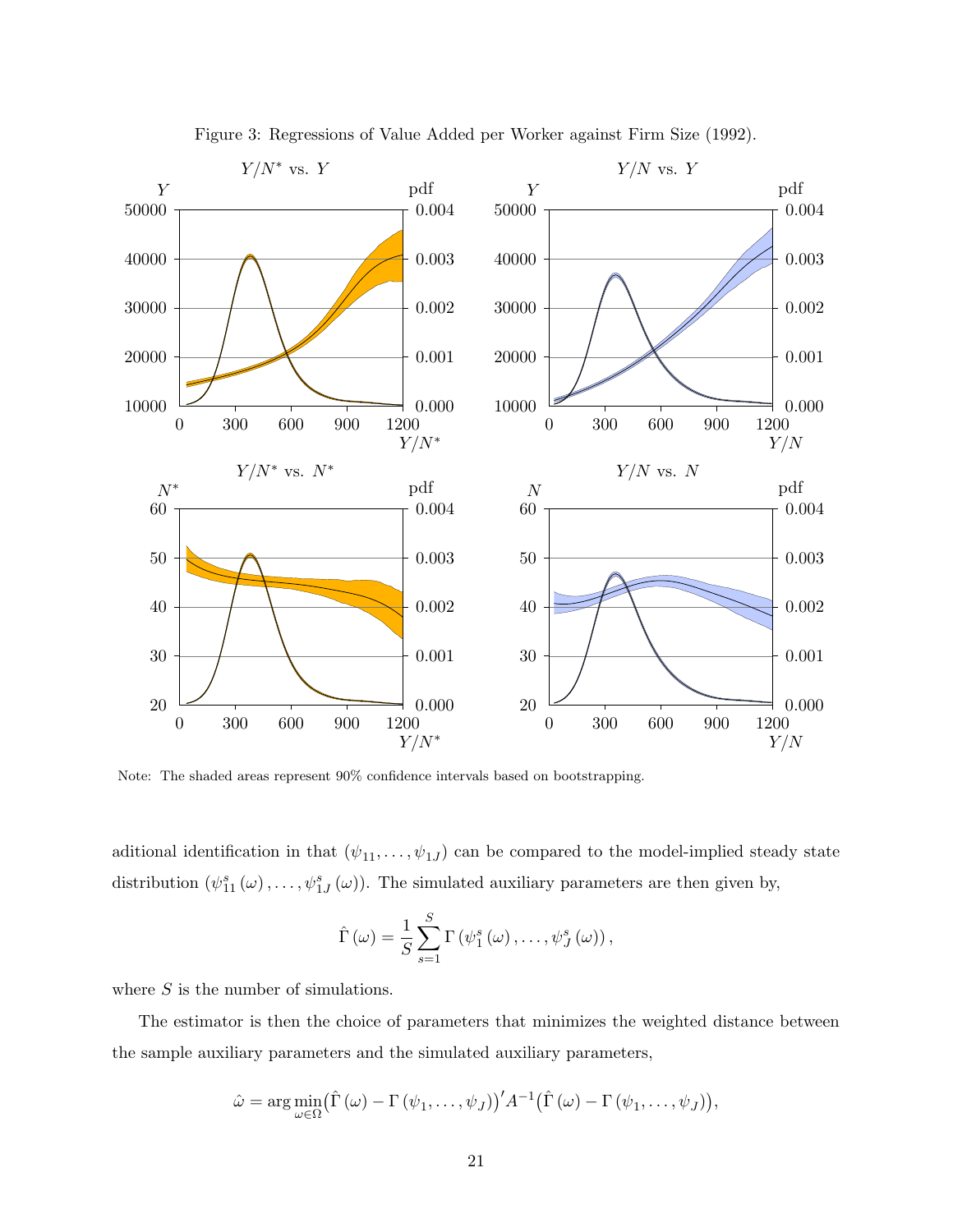where A is some positive definite matrix. If A is the identity matrix,  $\hat{\omega}$  is the equally weighted minimum distance estimator (EWMD). If  $A$  is the covariance matrix of the auxiliary parameter vector  $\Gamma(\cdot)$ ,  $\hat{\omega}$  is the optimal minimum distance estimator (OMD). The OMD estimator is asymptotically more efficient than the EWMD estimator. However, Altonji and Segal (1996) show that the estimate of A as the second moment matrix of  $\Gamma(\cdot)$  may suffer from serious small sample bias. Horowitz (1998) suggest an alternative estimator of A based on bootstrap methods. The analysis will adopt Horowitz's (1998) estimator of the covariance matrix A.

#### 5.3 Model Simulation

To fit the data, the model simulation produces time paths for value added  $(Y)$ , the wage sum  $(W)$ , and labor force size  $(N)$  for J firms. Rather than normalize the total consumer expenditure for each product at unity, the expenditure for each product is set at Z. Hence, the demand for each good is  $x_j = Z/p_j$ . Denote by  $k_{jt}$  the number of products of firm j at time t. Let the type of firm j be represented by its quality improvement  $q_i$ .

To properly capture the labor share in the data, a capital cost  $\kappa \equiv K/Z$  is added to the model. K is the capital associated with the production of a given product.  $\kappa$  is the capital cost relative to product expenditure. This modifies the pricing of the intermediary goods. Now, providing an intermediary good at price p yields operational profits,  $Z(1 - w/p) - K$ . Thus, the price of the intermediary goods for which firm j is the quality leader is,  $p_j = q_j w/(1 - \kappa)$ . Firm j's total profits at time  $t$  is given by,

$$
\Pi_{jt} = k_{jt} [p_j x_j - w x_j - K - w c (\gamma (\pi_j))]
$$
  
=  $k_{jt} [Z - \frac{Z}{q_j} (1 - \kappa) - K - w c (\gamma (\pi_j))]$   
=  $k_{jt} Z [\pi_j - \kappa - w \tilde{c} (\gamma (\pi_j))],$ 

where  $\pi_j \equiv 1 - (1 - \kappa) / q_j$ .

The value added of firm i at time  $t(Y_{jt})$  is given by,

$$
\log Y_{jt} = \log k_{jt} + \log Z + \varepsilon_y,\tag{27}
$$

where  $\varepsilon_Y$  is a noise term which can be interpreted as measurement error and/or demand side shocks.  $\varepsilon_y$  is assumed iid with  $E\left[\varepsilon_y\right]=0$  and  $Var\left[\varepsilon_y\right]=\sigma_{\varepsilon_y}^2$ . The wage bill of firm j at time  $t$   $(W_{jt})$  is given by,

$$
\hat{W}_{jt} = k_{jt} \left( w \frac{Z}{w q_j} \left( 1 - \kappa \right) + w c \left( \gamma \left( \pi_j \right) \right) \right) \n= k_{jt} Z \left[ 1 - \pi_j + w \tilde{c} \left( \gamma \left( \pi_j \right) \right) \right],
$$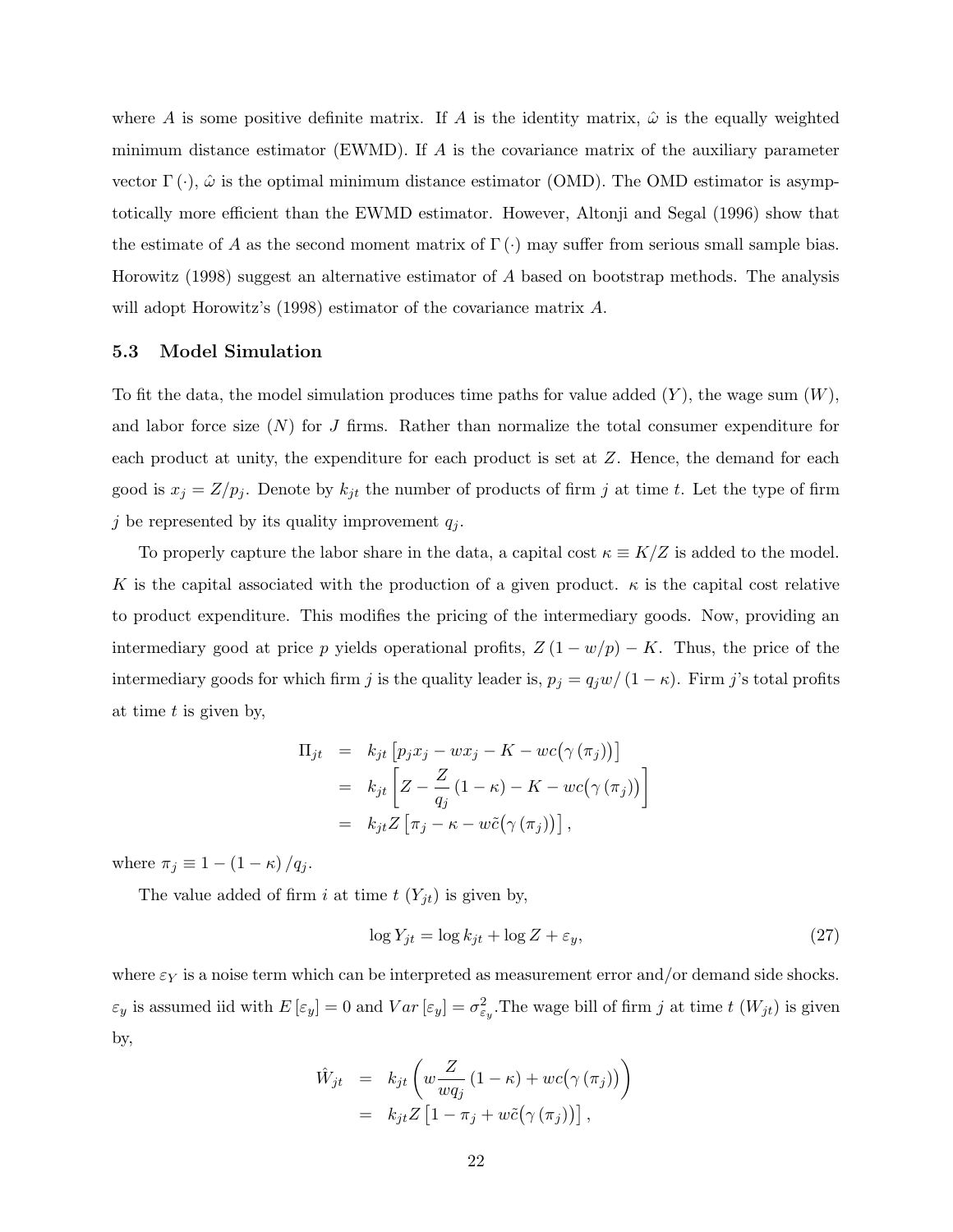where  $\tilde{c}(\gamma) = c(\gamma)/Z$ . Define the labor share of firm j by,

$$
\alpha_j \equiv 1 - \pi_j + w\tilde{c}(\gamma(\pi_j)).
$$

Firm  $j$ 's wage bill at time  $t$  is then given by,

$$
\log W_{jt} = \log k_{jt} + \log Z + \log \alpha_j + \varepsilon_W,\tag{28}
$$

where  $\varepsilon_W$  is another iid noise term with  $E\left[\varepsilon_W\right] = 0$  and  $Var\left[\varepsilon_W\right] = \sigma_{\varepsilon_W}^2$ .

By  $(11)$ , firm j's choice of creation rate solves,

$$
\gamma(\pi_j) = \arg\min_{\gamma} \frac{\pi_j - \kappa - w\tilde{c}(\gamma)}{r + \delta - \gamma}.
$$
\n(29)

Specify the cost function  $\tilde{c}(\gamma) = c_0 \gamma^{1+c_1}$ . Then the first order condition for the optimal creation rate choice is,

$$
w(1 + c_1) c_0 \gamma^{c_1} (r + \delta - \gamma) = \pi_j - \kappa - w c_0 \gamma^{1 + c_1}.
$$

Substituting the first order condition into the definition of the labor share yields,

$$
\alpha_j = 1 - \kappa - \left( r + \delta - \gamma \left( \pi_j \right) \right) w \left( 1 + c_1 \right) c_0 \gamma^{c_1}.
$$
\n(30)

(27) and (28) provide the foundation for the model simulation. It then remains to simulate product paths for all firms. The simulation is initialized by the assumption of steady state. Let  $G(\pi)$  be the unknown steady state distribution of firm types. To simplify matters discretize the support of the type distribution to  $(\pi_1, \ldots, \pi_M)$ . By (13), the steady state product size distribution conditional on survival is given by,

$$
\Pr\left(k^* = k|\pi\right) = \frac{\frac{1}{k}\left(\frac{\gamma(\pi)}{\delta}\right)^k}{\ln\left(\frac{\delta}{\delta - \gamma(\pi)}\right)}.\tag{31}
$$

First, firm j's type,  $\pi_j$ , is determined according to  $G(\cdot)$ . Then, the initial product size of a firm j  $(k_{i1})$  is determined according to (31).

With a given initial product size  $k_{j1}$ , simulation of the subsequent time path requires knowledge of the transition probability function  $Pr(k_{j2} = k|k_{j1}, \pi_j)$ . Denote by  $p_{\pi,n}(t)$  the probability of a type  $\pi$  firm having product size n at time t. As shown in Klette and Kortum (2002),  $p_{\pi,n}(t)$  evolves according to the ordinary differential equation system,

$$
\dot{p}_{\pi,n}(t) = (n-1)\gamma(\pi)p_{\pi,n-1}(t) + (n+1)\delta p_{\pi,n+1}(t) - (\delta + \gamma(\pi))p_{\pi,n}(t), \ \forall n \ge 1
$$
\n
$$
\dot{p}_{\pi,0}(t) = \delta p_{\pi,1}(t).
$$
\n(32)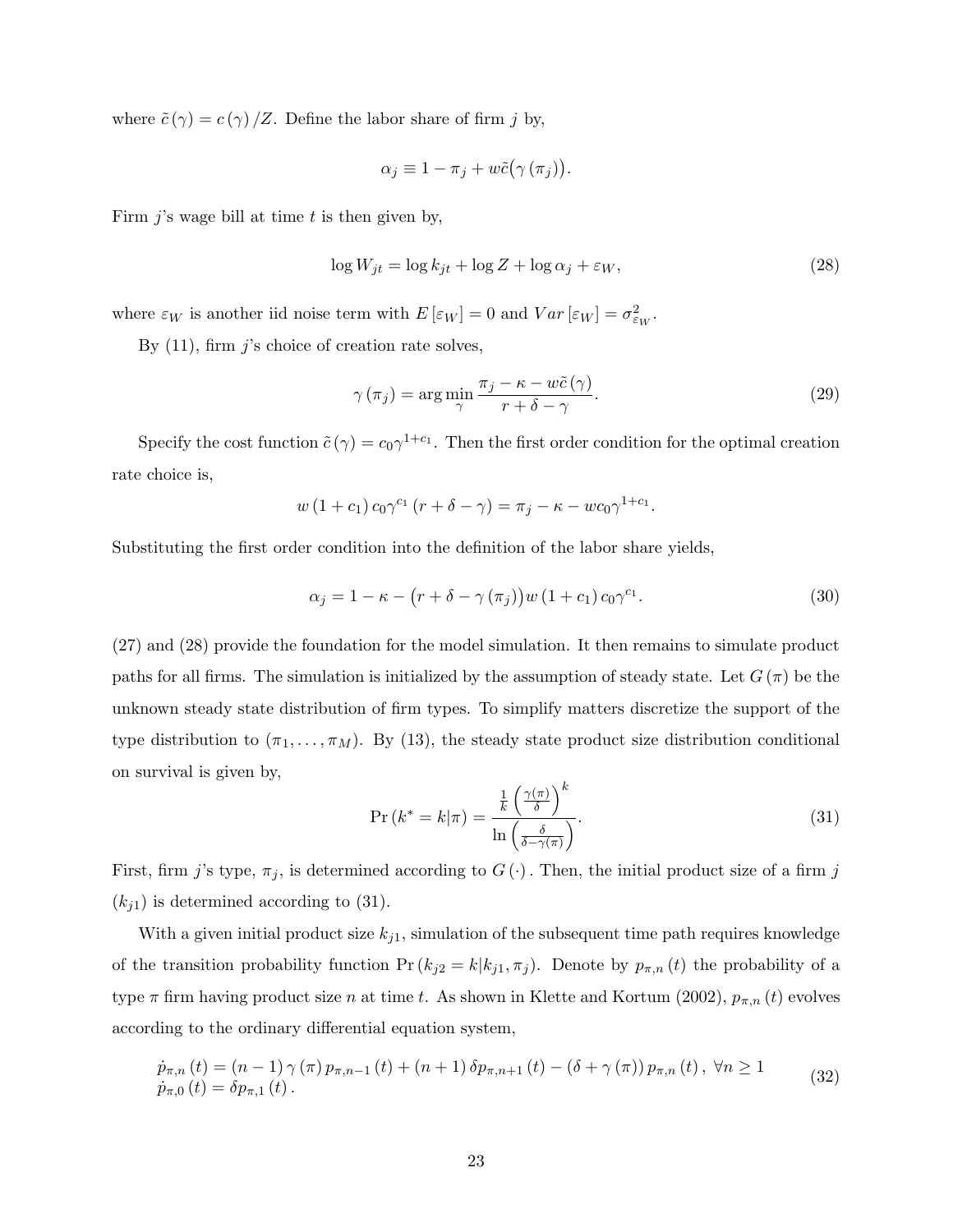Hence, with the initial condition,

$$
p_{\pi,n}(0) = \begin{cases} 1 \text{ if } n = k_{j1} \\ 0 \text{ otherwise.} \end{cases}
$$
 (33)

one can determine Pr $(k_{j2} = k|k_{j1}, \pi_j)$  by solving the differential equation system in (32) for  $p_{\pi_j,k}(1)$ . Solving for  $p_{\pi_i,k}$  (1) involves setting an upper reflective barrier to bound the differential equation system. It has been set sufficiently high so as to avoid biasing the transition probabilities. Based on the transition probabilities  $Pr(k_{jt+1} = k | k_{jt}, \pi_j)$  one can then iteratively simulate product size paths for each firm.

#### 5.4 Identification

The set of model parameters to be identified  $(\omega)$  is given by,

$$
\omega = \{c_0, c_1, \delta, \kappa, Z, (\pi_1, \ldots, \pi_M), (p_1, \ldots, p_M)\} \in \Omega,
$$

where  $p_m = Pr(\pi = \pi_m)$  and  $\Omega$  is the feasible set of model parameters choices. The interest rate will be set at  $r = .05$  and the noise processes governing  $\varepsilon_Y$  and  $\varepsilon_W$  will be taken as given. The wage w is immediately identified as the average worker wage in the sample  $w = 221.73$ . Since  $\sum_{m=1}^{M} p_m = 1$ , this implies that the estimation will be identifying  $2M + 4$  parameters. Notice that to simulate product size paths and generate  $\psi_j^s$  according to (27) and (28), it is necessary and sufficient to know

$$
\psi = \left\{ \delta, Z, (\gamma_1, \ldots, \gamma_M), (\alpha_1, \ldots, \alpha_M), (p_1, \ldots, p_M) \right\},\,
$$

which is  $3M + 1$  parameters. The choice of  $\omega$  maps into  $\psi$  according to (29) and (30). Denote the mapping by,  $\psi = \Psi(\omega)$ . The dimension of  $\omega$  is strictly greater than  $\psi$  if  $M \leq 2$ . Thus, in the case where there are less than 3 distinct productivity types, there may be multiple  $\omega$  choices that map into the same  $\psi$  which suggests a fundamental identification problem in these cases. Suppose  $M \leq 2$ and there exists a  $\omega' \in \Omega$  different from  $\omega'' \in \Omega$  such that  $\psi = \Psi(\omega') = \Psi(\omega'')$ . In this case, the simulated data is the same for  $\omega'$  and  $\omega''$ , that is  $(\psi_1^s(\omega'), \ldots, \psi_J^s(\omega')) = (\psi_1^s(\omega''), \ldots, \psi_J^s(\omega''))$ , and the distance criterion for the SMD estimator will be the same for  $\omega'$  and  $\omega''$ . The example suggests a potential for failure of identification for  $M \leq 2.4$ 

When  $M \geq 3$ , the dimension of  $\omega$  is greater or equal to the dimension of  $\psi$ . While a choice of  $M \geq 3$  resolves the identification problem associated with the mapping between  $\omega$  and  $\psi$ , it remains necessary that there is enough identifying variation in the data to identify the  $2M + 4$ 

<sup>&</sup>lt;sup>4</sup>Indeed, experimentation with estimation of the model with  $M = 2$  resulted in serious identification problems. The estimation pointed to a region of parameter values but failed to identify an actual point estimate.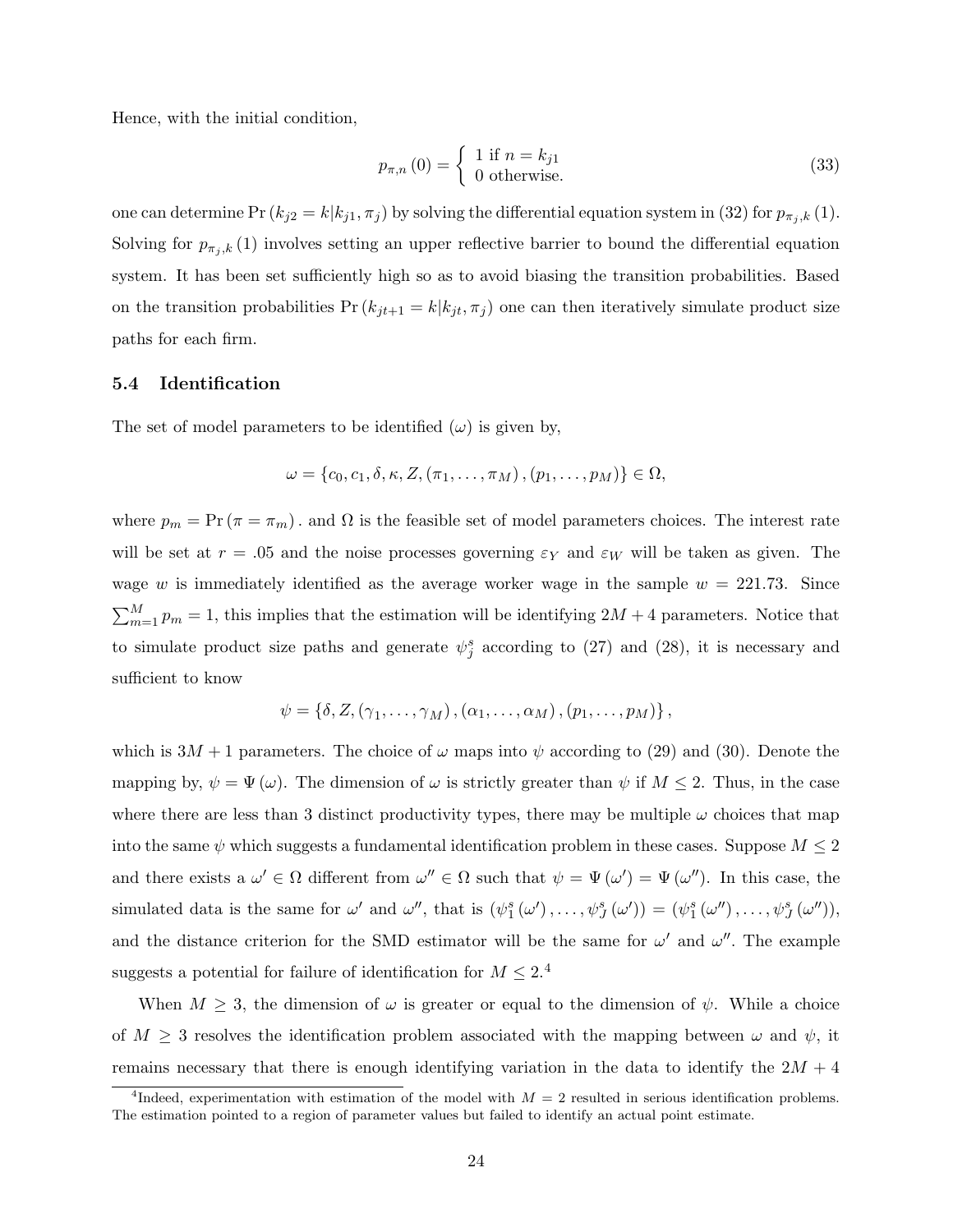|                  | Point Estimate | Lower Bound | Upper Bound |  |
|------------------|----------------|-------------|-------------|--|
| $\mathfrak{c}_0$ | 21.569         |             |             |  |
| $\mathfrak{c}_1$ | 4.832          |             |             |  |
| $\kappa$         | 0.360          |             |             |  |
| Ζ                | 10,086.943     |             |             |  |
| $\delta$         | 0.177          |             |             |  |
| $\pi_1$          | 0.374          |             |             |  |
| $\pi_2$          | 0.583          |             |             |  |
| $\pi_3$          | 0.589          |             |             |  |
| $Pr(\pi_1)$      | 0.465          |             |             |  |
| $Pr(\pi_2)$      | 0.337          |             |             |  |
| $Pr(\pi_3)$      | 0.197          |             |             |  |
| $\gamma_1$       | 0.072          |             |             |  |
| $\gamma_2$       | 0.139          |             |             |  |
| $\gamma_3$       | 0.140          |             |             |  |
| $\alpha_1$       | 0.628          |             |             |  |
| $\alpha_2$       | 0.465          |             |             |  |
| $\alpha_3$       | 0.461          |             |             |  |
| $\boldsymbol{w}$ | 221.734        |             |             |  |
| $\boldsymbol{r}$ | 0.05           |             |             |  |

Table 2: Model Parameter Estimates

model parameters. This is the standard identification problem and increasing  $M$  will all else equal strain identification on this dimension. The model is estimated for  $M = 3$  and turns out to be identified under this choice.

#### 5.5 Estimation Results

The model parameter estimates are given in table 2. The creation rates  $\gamma_m$  and labor shares  $\alpha_m$  for each type are derived from the model parameter estimates. The interest rate has been set at  $r = .05$ and the wage level is identified as the average worker wage in the data for 1992. The lower and upper bounds of the double sided 90% confidence interval are generated by naive bootstrapping.

Table 3 produce a comparison of the data moments and the simulated moments associated with the model parameter estimates.

First of all, it is seen that the model is quite successful in capturing the overall characteristics of the data. However, the model tends to over estimate the mean and median of the Y and W distributions somewhat. The revenue per product parameter  $(Z)$  is central in this respect. It can be shown that irrespective of firm type, the mode of the product size distribution is equal to 1 in the model and consequently the mode of the  $Y$  distribution is equal to  $Z$ . As is seen in figure 4, the model estimation fails to perfectly match the mode in the observed Y distribution. The model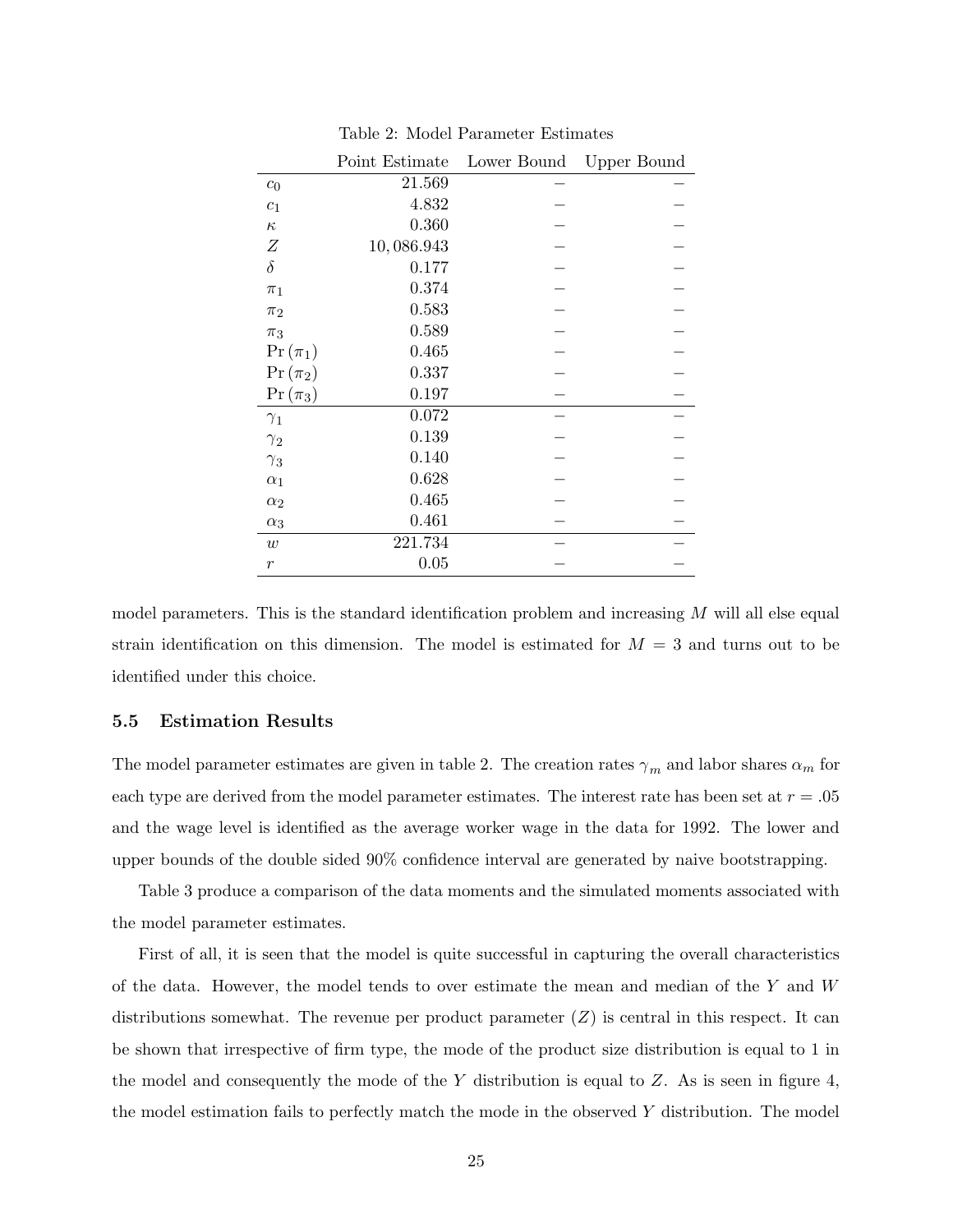|                                      |      | 1992       | 1993       | 1994       | 1995       | 1996       | 1997       |
|--------------------------------------|------|------------|------------|------------|------------|------------|------------|
| Survivors                            | Data | 5,254      | 4,861      | 4,405      | 3,963      | 3,599      | 3,167      |
|                                      | Sim  | 5,254      | 4,714      | 4, 253.97  | 3,859.39   | 3,512      | 3,209      |
| E[Y]                                 | Data | 19, 395.84 | 17,955.18  | 17,720.47  | 16,797.64  | 15, 531.19 | 14, 444.30 |
|                                      | Sim  | 19,569.88  | 18, 397.22 | 17, 270.21 | 16, 477.96 | 15,585.87  | 14,740.87  |
| $Med[Y]_{Y>0}$                       | Data | 12,092.39  | 12, 109.85 | 12,847.01  | 13,606.83  | 14,048.41  | 14,731.58  |
|                                      | Sim  | 11,873.31  | 12, 277.76 | 12,741.21  | 13, 413.68 | 14, 103.26 | 14,845.71  |
| E[W]                                 | Data | 9,962.15   | 9, 156.43  | 8,615.13   | 8, 351.38  | 7,804.45   | 7,149.29   |
|                                      | Sim  | 9,905.29   | 9,303.62   | 8,744.49   | 8, 231.65  | 7,741.54   | 7,282.16   |
| $Med[W]_{W>0}$                       | Data | 6,546.79   | 6,539.92   | 6,717.87   | 7,240.28   | 7,517.31   | 7,827.89   |
|                                      | Sim  | 6,550.73   | 6,694.84   | 6,858.94   | 7,063.21   | 7,337.77   | 7,782.63   |
| Std[Y]                               | Data | 20, 319.85 | 21,617.13  | 24, 998.44 | 26, 341.06 | 24,820.29  | 25, 210.02 |
|                                      | Sim  | 20,065.89  | 20,693.82  | 21, 215.06 | 21,800.13  | 22, 107.39 | 22, 307.12 |
| Std[W]                               | Data | 10, 328.97 | 10, 389.14 | 10, 332.56 | 11, 420.99 | 11, 472.95 | 11, 190.37 |
|                                      | Sim  | 8,861.19   | 9,290.46   | 9,631.06   | 9,857.90   | 10,022.83  | 10, 124.32 |
| Cor[Y, W]                            | Data | 0.89       | 0.88       | 0.82       | 0.83       | 0.91       | 0.91       |
|                                      | Sim  | 0.94       | 0.94       | 0.95       | 0.95       | 0.95       | 0.96       |
| $Cor\left[\frac{Y}{N^*}, Y\right]$   | Data | 0.24       | 0.25       | 0.44       | 0.27       | 0.24       | 0.22       |
|                                      | Sim  | 0.30       | 0.29       | 0.29       | 0.28       | 0.28       | 0.27       |
| $Cor\left[\frac{Y}{N^*}, N^*\right]$ | Data | $-0.06$    | $-0.03$    | $-0.02$    | $-0.02$    | $-0.02$    | $-0.02$    |
|                                      | Sim  | 0.05       | 0.05       | 0.06       | 0.06       | 0.06       | 0.07       |

Table 3: Data Moments and Model Fit

estimated distribution is shifted somewhat to the right. The reason for the right shift is found in the under estimation of the standard deviation of Y and W. Again,  $Z$  is an important determinant of this moment. The higher the value of  $Z$ , the greater the variance in Y and W. While Z is not the only determinant, it seems that the estimation has sacrificed some of the first moment and median fits to improve the fit to the second moments.

The firm type distribution also affects the second moment fit, though, and one might suspect that allowing more types in the distribution support could introduce more variance and consequently allow for a lower Z estimate to bring the model estimates a bit more in line with the observed first moments and medians. Thus, the current Z estimate is probably an upward biased estimate. Figure 4 compares the observed and estimated distribution of value added. The dashed lines depict the value added distribution associated one of the three possible firm types. The estimated distribution of value added is a mixture of the three single-type distributions. The higher the profit of a type, the greater the variance in the distribution.

Figure 5 shows the change in the distribution of value added from 1992 to 1997 in the sample. It is seen that the observed distribution shifts to the right and is more spread out. The model captures this change and explains it as a change in firm type composition over time. The low profit types create new products at a lower rate than high profit types and consequently will tend to reduce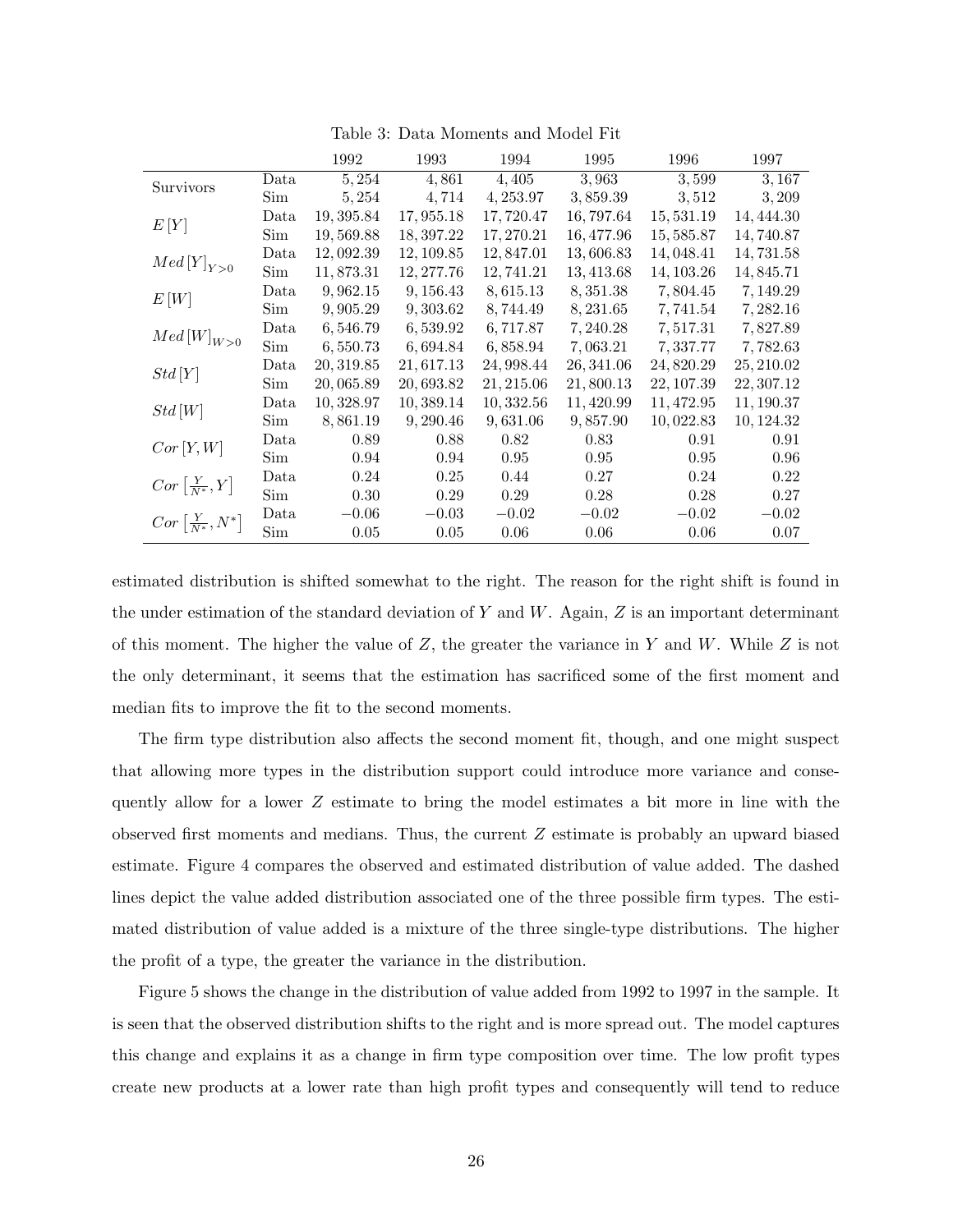

Figure 4: Observed and Estimated Value Added pdf's.

Note: Observed value added distribution drawn in bold pen. Estimated value added distribution drawn in

solid thin pen. Single-type hypothetical value added distributions drawn in dashed pen.

in size at a greater rate than the high profit types. Therefore, the composition of firm types will switch towards high profit types over time and generate the increased spread in the distribution of value added. This particular source of variation in the data turns out to be an important identifier of  $\delta$ . Experimentation with estimation of the model for fixed, lower values of  $\delta$  results in less change in the survival conditional mean and median values of  $Y$  and  $W$  over time, thus forcing the model to over estimate the means and medians of Y and W early on in the sample and under estimate them in the later years. The lower value of  $\delta$  implies a smaller difference in survival probabilities across firm types and consequently a slower rate of change in the firm type composition over time. Therefore, a lower value of  $\delta$  results in a slower rate of change in the estimated conditional means and medians of  $Y$  and  $W$  over time.

Figure 6 shows the model fit relative to the correlation between worker productivity and firm size (as measured by either value added or labor force size). It is seen that the model captures the relationships quite successfully. There is not quite enough noise in the model to generate as much spread in the worker productivity distribution support as is seen in data. Furthermore, the model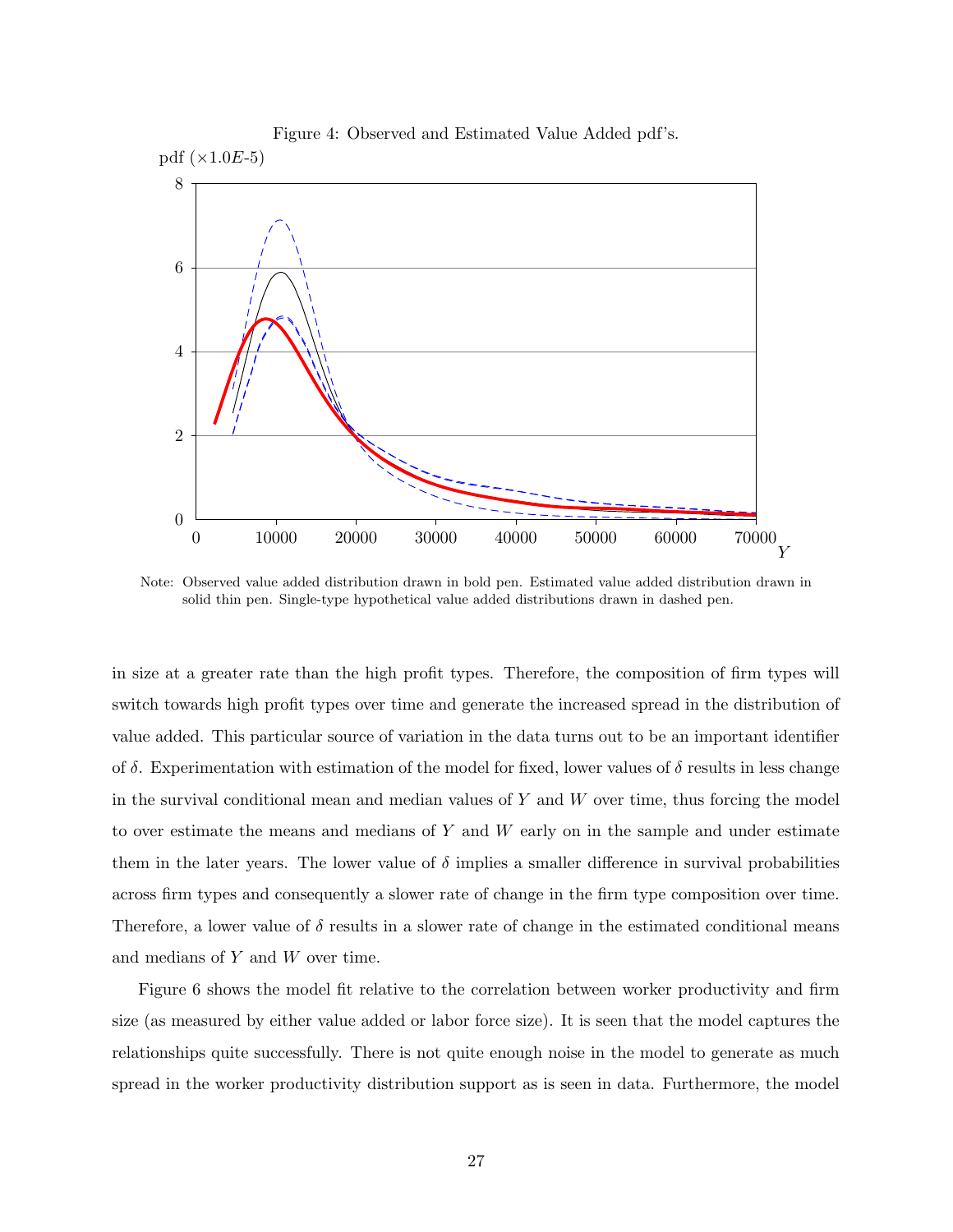

Figure 5: Change in Observed and Estimated Value Added Distribution from 1992 to 1997.

Note: Pdf in 1992 drawn in solid pen. Pdf of survivors in 1997 drawn in dashed pen.



Figure 6: Value Added per Standardized Worker versus Value Added and Labor Force Size.

Note: Observed relationships drawn in bold pen and estimated relationships drawn in thin pen.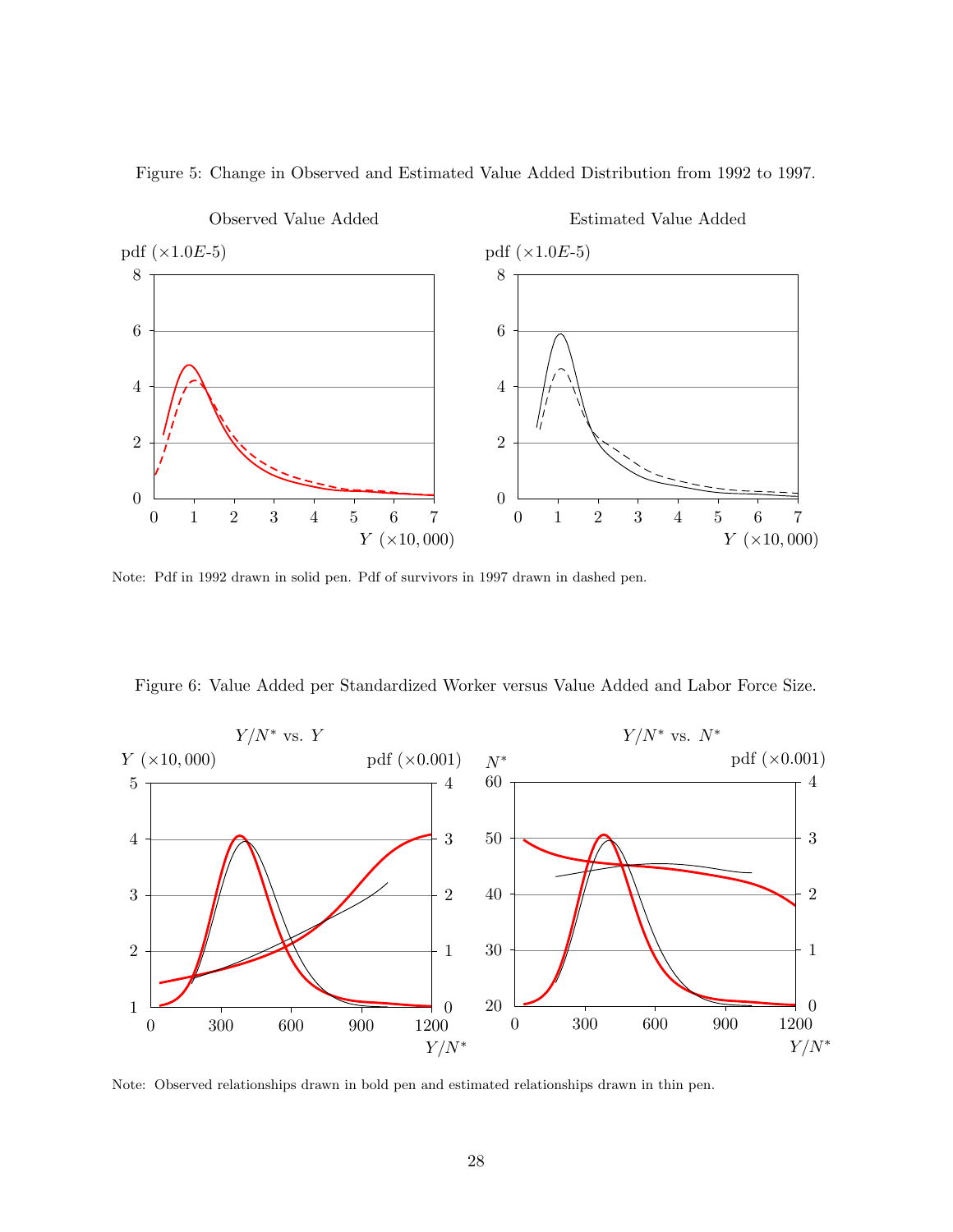estimates a somewhat flatter relationship between  $Y/N^*$  and Y than the observed relationship. The model also over estimates the wage share slightly resulting in a small over estimate of the labor force size.

## 6 Concluding Remarks

Large and persistent differences in firm productivity and size exist. Evidence suggests that the reallocation of workers across firms and establishments is an important source of economic growth. In the paper, we explore the Schumpeterian model of aggregate growth and firm evolution developed by Grossman and Helpman (1991) and by Klette and Kortum (2002).

We find that firms with higher measurable labor productivity will grow larger in the future and that worker reallocation from the less to more productive will contribute to growth only if current productivity predict future productivity in the model. Specifically, there is no relationship between current productivity and expected future firm sales and there will be no contribution to growth of worker reallocation across existing firms if profits are independently distributed over the sequence of new product innovations. Furthermore, one should find a negative relationship between employment size and current productivity measures in this case. However, if some firms consistently develop better products, then profit maximization will imply that the more productive will innovate more frequently and can expect to enjoy larger future sales as a consequence.

Existing studies that provide an empirical decomposition of aggregate productivity growth provide strong evidence for the importance of worker reallocation from exiting to entering firms and establishments. The evidence for the importance of reallocation across continuing firms is less clear. However, If gross output weights are used in constructing the productivity index as our model would require, then the two sources of growth are equally important and together explain over half of the productivity growth in the U.S. Manufacturing sector during the 19977-1987 period according to Foster, Haltiwanger, and Krizan (2001).

Our own evidence from Danish firm level data supports the conclusion that more productive firms grow faster. Specifically, the hypothesis that there is no relationship between size as measured by value added and labor productivity is clearly rejected in favor of a positive association between the two. Furthermore, a structural version of our model in which there are three types of firms that vary with respect to the quality of their products does an excellent job of explaining the moments of panel data observations on value added, employment size, and firm survival rates.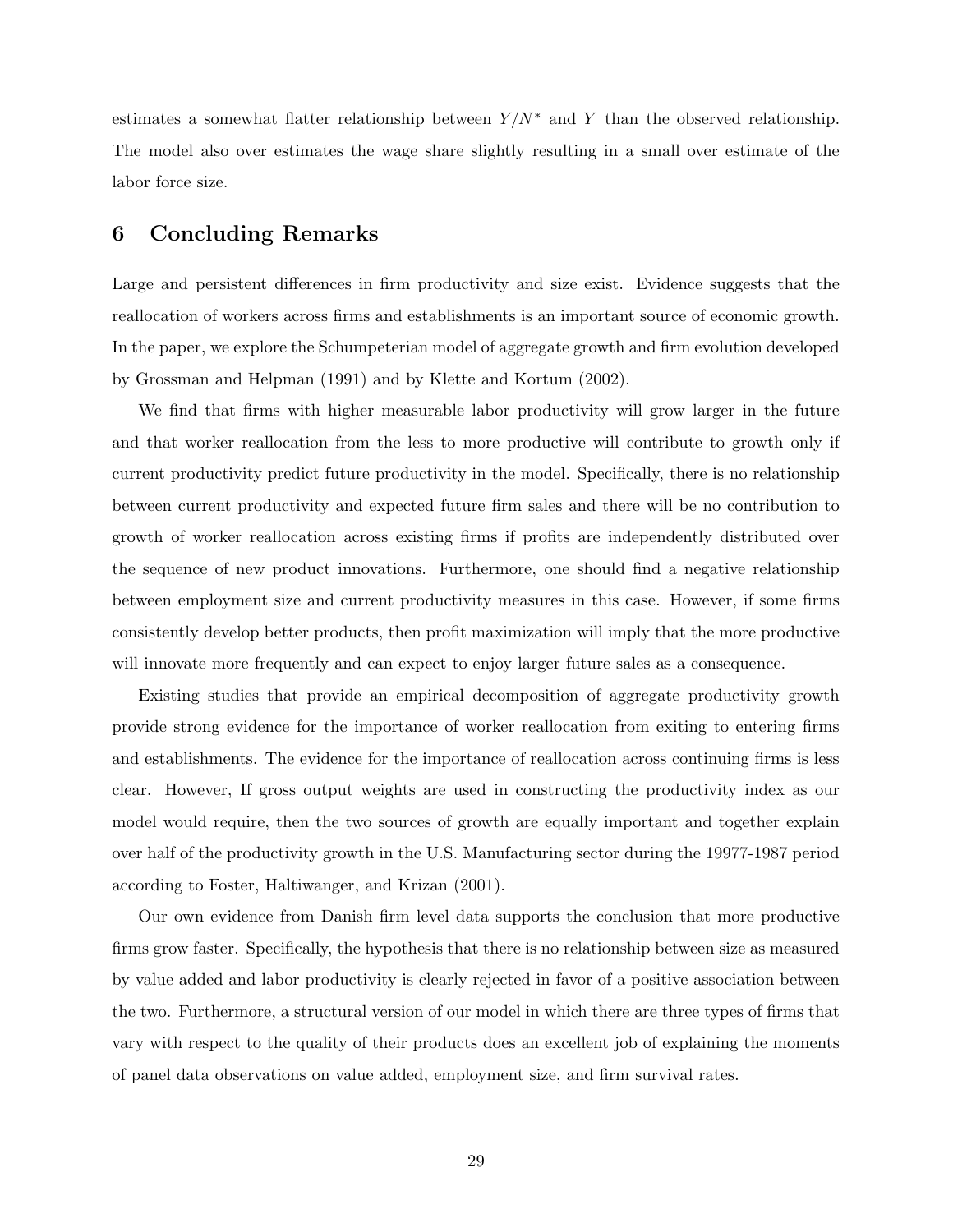## References

- Altonji, J. G., and L. M. Segal (1996): "Small-Sample Bias in GMM Estimation of Covariance Structures," Journal of Business and Economic Statistics, 14, 353–366.
- Alvarez, J., M. Browning, and M. Ejrnæs (2001): "Modelling Income Processes with Lots of Heterogeneity," Working Paper.
- BAILY, M., C. HULTON, AND D. CAMPBELL (1992): "Productivity Dynamics in Manufacturing Plants," Brookings Papers on Economic Activity, Microeconomics, pp. 187–249.
- BARTELSMAN, E., AND M. DOMS (2000): "Understanding Productivity: Lessons for Longitudinal Microdata," Journal of Economic Literature, 38, 569–594.
- Christensen, B. J., R. Lentz, D. T. Mortensen, G. Neumann, and A. Werwatz (2005): "On the Job Search and the Wage Distribution," forthcoming in Journal of Labor Economics.
- DAVIS, S. J., J. C. HALTIWANGER, AND S. SCHUH (1996): *Job Creation and Destruction*. MIT Press, Cambridge and London.
- Dunne, T., L. Foster, J. Haltiwanger, and K. Troske (2002): "Wage and Productivity Dispersion in U.S. Manufacturing: The Role of Computer Investment," Journal of Labor Economics.
- FALLICK, B., AND C. FLEISCHMAN (2001): "The Importance of Employer-to-Employer Flows in the U.S. Labor Market," Federal Reserve Board Finance and Economics Discussion Paper, 2001-18.
- Foster, L., J. Haltiwanger, and C. J. Krizan (2001): "Aggregate Productivity Growth: Lessons from Microeconomic Evidence," in New Developments in Productivity Analysis, ed. by C. R. Hulten, E. R. Dean, and M. J. Harper. University of Chicago Press, Chicago.
- FREDERIKSEN, A., AND N. WESTERGAARD-NIELSEN  $(2002)$ : "Where Did They Go?,"  $Århus$ School of Business Working Paper .
- GOURIEROUX, C., A. MONFORT, AND E. RENAULT (1993): "Indirect Inference," Journal of Applied Econometrics, 8(0), S85–S118.